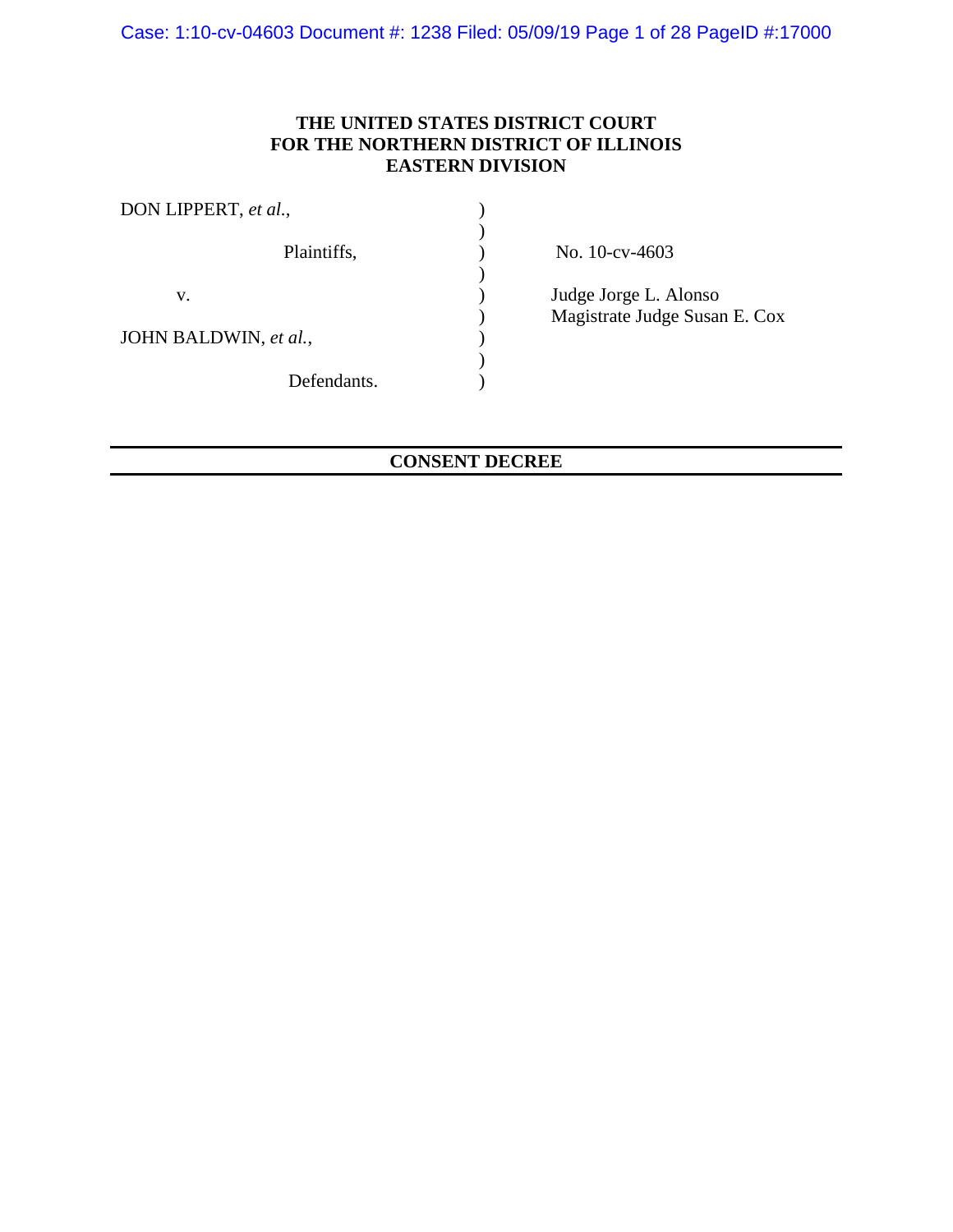## **INTRODUCTION AND BACKGROUND**

Plaintiffs, a class of Illinois prisoners in the Illinois Department of Corrections, filed this case as a putative class action lawsuit on October 7, 2011, seeking declaratory and injunctive relief to redress alleged violations of the class members' constitutional rights. Plaintiffs allege that they are denied adequate medical and dental care and are at substantial risk of serious harm which violates the class members' rights under the Eighth and Fourteenth Amendments to the United States Constitution.

Defendants deny all Plaintiffs' allegations in this case and maintain the medical and dental care provided to the Plaintiff class is constitutionally adequate.

#### **DECREES**

#### **I. INTRODUCTION AND PROCEDURAL PROVISIONS**

**A. Jurisdiction.** The Court has jurisdiction over this litigation pursuant to 28 U.S.C. § 1331 and 28 U.S.C. § 1343.

**B. Class Definition.** The class is defined as "all prisoners in the custody of the Illinois Department of Corrections with serious medical or dental needs."

**C. Definition of Terms.** As used herein, the following terms have the following meanings:

1. "Class" and "Class Members" mean the persons who, as of the date on which this Decree is approved by the Court or at any time in the future while this lawsuit is pending and during the time covered by the Decree, meet the definition set forth in Section I.B, above.

- 2. "EMR" means electronic medical records.
- 3. The "Effective Date" shall be the date on which the Court approves this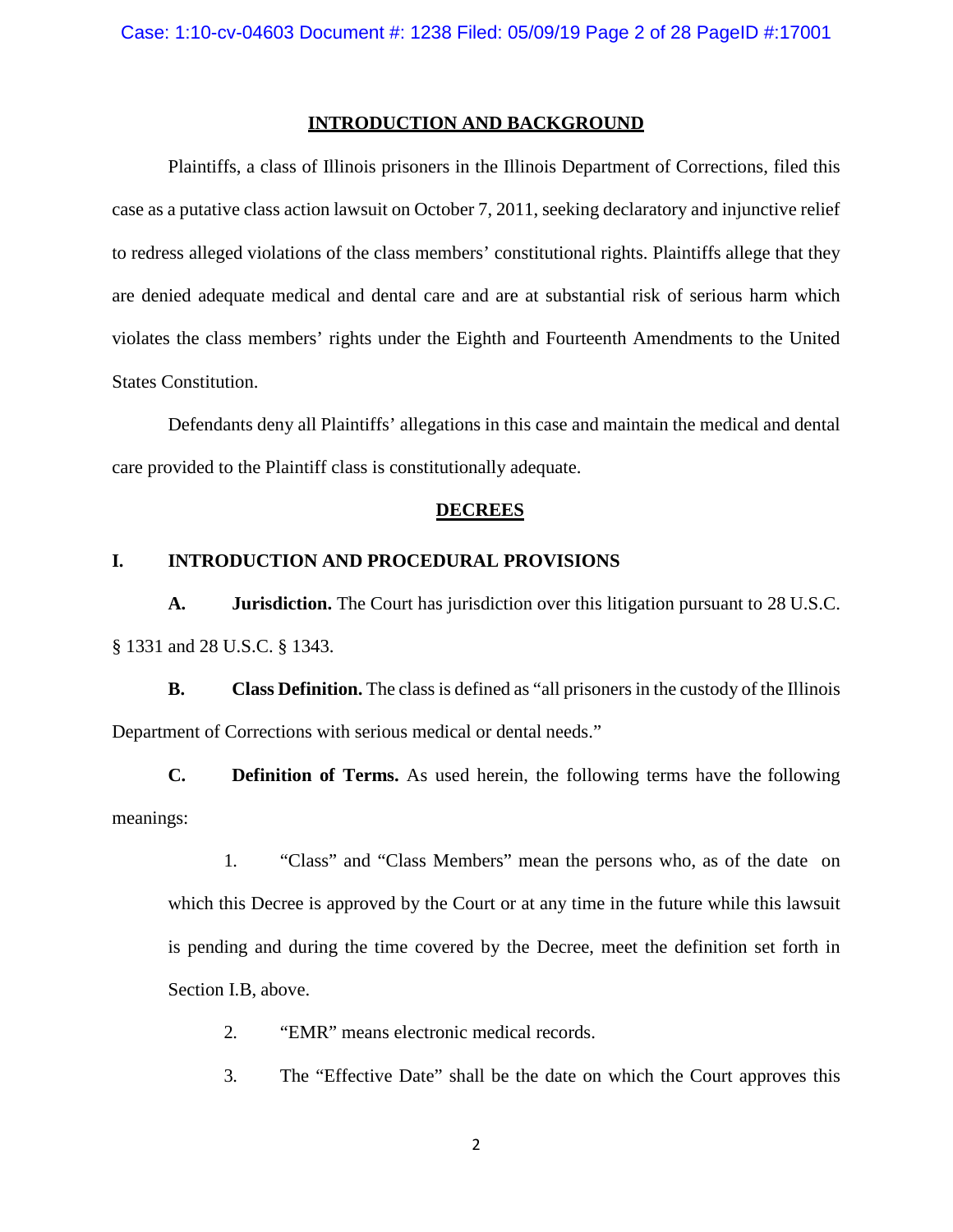Decree after a class action fairness hearing.

4. "HCU" means a facility health care unit.

5. "HCUA" means a state-employed health care unit administrator.

6. "Health care" means medical and dental care for Class Members' serious medical needs.

7. "Preliminary Approval Date" means the date on which this Decree receives preliminary Court approval.

8. "Serious medical need" means a condition that has been diagnosed by a clinician as mandating treatment to address the immediate need for care and/or alleviate unnecessary pain and suffering or one that is so obvious that even a lay person would perceive the need for a doctor's attention.

9. "IDOC" means the Illinois Department of Corrections.

10. "KOP" means keep on person.

11. "OHS" means the IDOC Office of Health Services.

12. "Clinician" means physician, physician's assistant, or nurse practitioner.

13. "Medical Provider" means any licensed professional providing medical care to prisoners in IDOC facilities.

14. "Drop filing" means the procedure of batch filing prisoner medical records in one file to sort out at a later date.

15. "Partial Compliance" occurs when the Defendants have achieved less than substantial compliance with all of the components of a particular section of the Decree, but have made some progress toward substantial compliance on most of the key components of the section. A partial compliance rating encompasses a wide range of performance by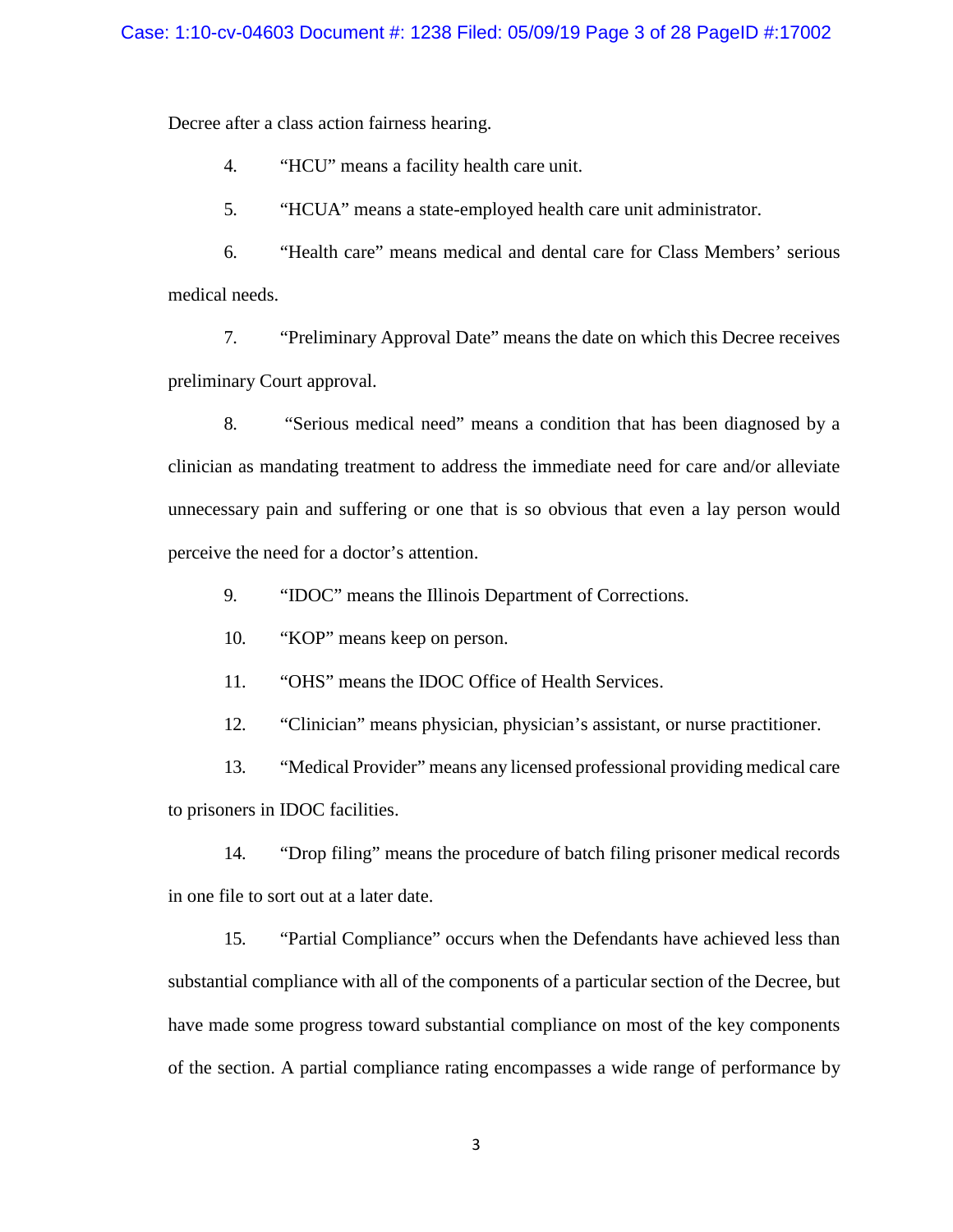the Defendants. Specifically, a partial compliance rating can signify that the Defendants are nearly in substantial compliance, or it can mean that the Defendants are only slightly above a non-compliance rating.

16. "Substantial Compliance" occurs when the Defendants perform the Decree's essential, material components even in the absence of strict compliance with the exact terms of the Decree. Substantial compliance shall refer to instances in which any violations are minor or occasional and are neither systemic nor serious. Substantial compliance can be found for obligations imposed under this Decree either state-wide or at specific facilities.

**D. Plaintiff Class.** Plaintiffs are prisoners in the custody of the Illinois Department of Corrections, an agency of the State of Illinois, who are incarcerated at one of the state prisons located in the State of Illinois and who have serious medical or dental needs. The Court certified the class on April 28, 2017.

**E. Defendants.** Defendants are John Baldwin, in his capacity as the Director of the Illinois Department of Corrections; Steve Meeks, in his capacity as the Director of Health Services for the Illinois Department of Corrections; and Bruce Rauner, in his capacity as the Governor of the State of Illinois. Defendants are sued in their official capacities.

**F. Purpose.** The purpose of this Decree is to settle the above captioned case, and ensure Defendants implement sufficient measures, consistent with the needs of Class Members, to provide adequate medical and dental care to those incarcerated in the Illinois Department of Corrections with serious medical or dental needs while ensuring the availability of necessary services, supports and other resources to meet these needs. Accordingly, the parties stipulate and the Court finds that this Decree complies in all respects with the Prison Litigation Reform Act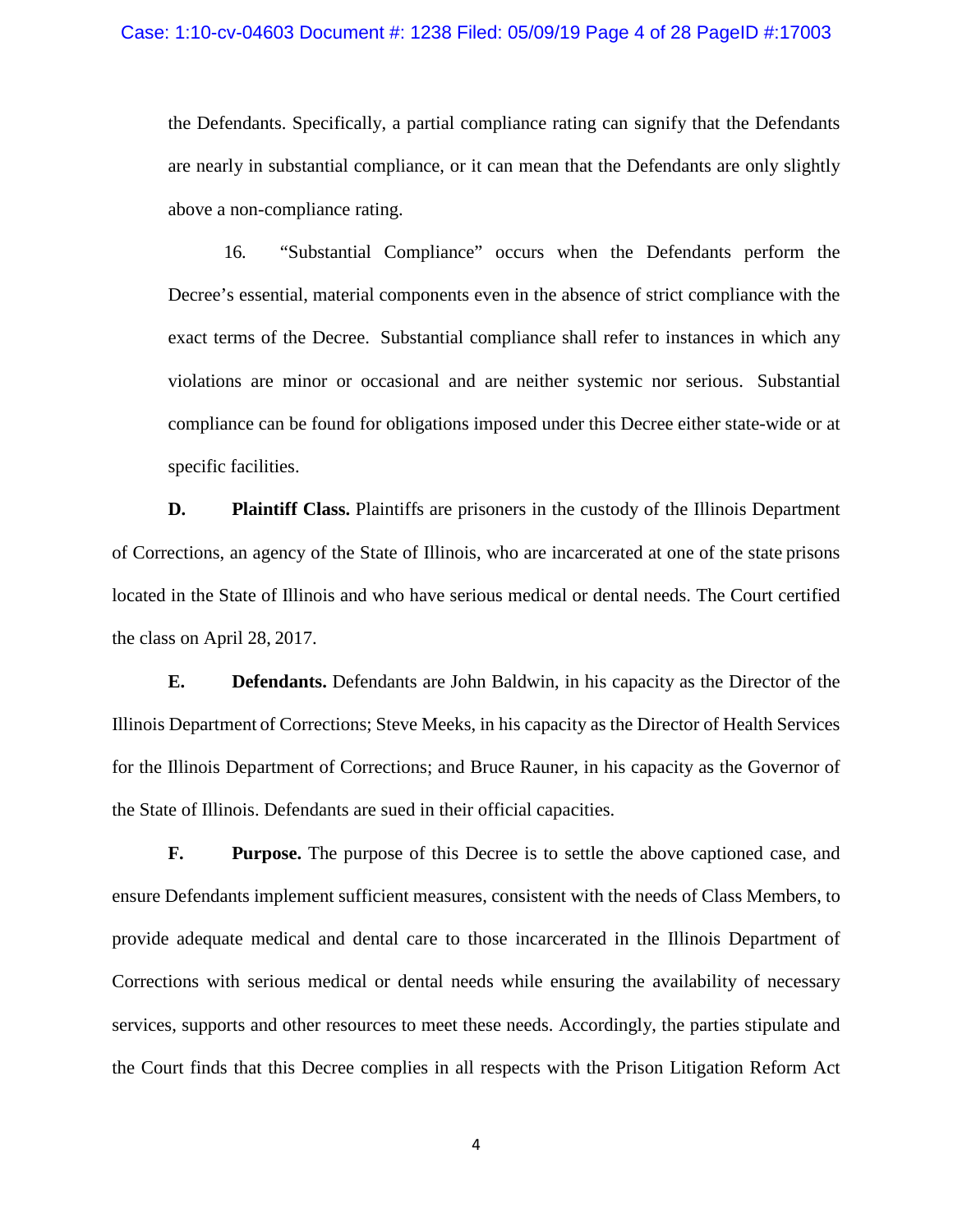("PLRA"), 18 U.S.C. § 3626(a).

**G. Facility Scope.** This Decree applies to all IDOC facilities.

**H. Denial of Wrongdoing.** Defendants deny all the allegations in theComplaint filed in this case.

## **II. HEALTH CARE GENERAL PROVISIONS**

**A. General Statement.** Defendants shall implement sufficient measures, consistent with the needs of Class Members, to provide adequate medical and dental care to those incarcerated in the Illinois Department of Corrections with serious medical or dental needs. Defendants shall ensure the availability of necessary services, supports and other resources to meet these needs.

## **B. General Requirements**.

The Parties agree that:

1. IDOC shall provide access to an appropriate level of primary, secondary, and tertiary care; and

2. IDOC shall require, *inter alia*, adequate qualified staff, adequate facilities, and the monitoring of health care by collecting and analyzing data to determine how well the system is providing care. This monitoring must include meaningful performance measurement, action plans, effective peer review, and, as to any vendor, effective contractual oversight and contractual structures that incentivize providing adequate medical and dental care.

3. IDOC must also provide enough trained clinical staff, adequate facilities, and oversight by qualified professionals, as well as sufficient administrative staff.

4. No later than 120 days after the Effective Date of this Decree, IDOC shall have selected an EMR vendor and executed a contract with this vendor for implementation of EMR at all IDOC facilities. Implementation of EMR shall be completed no later than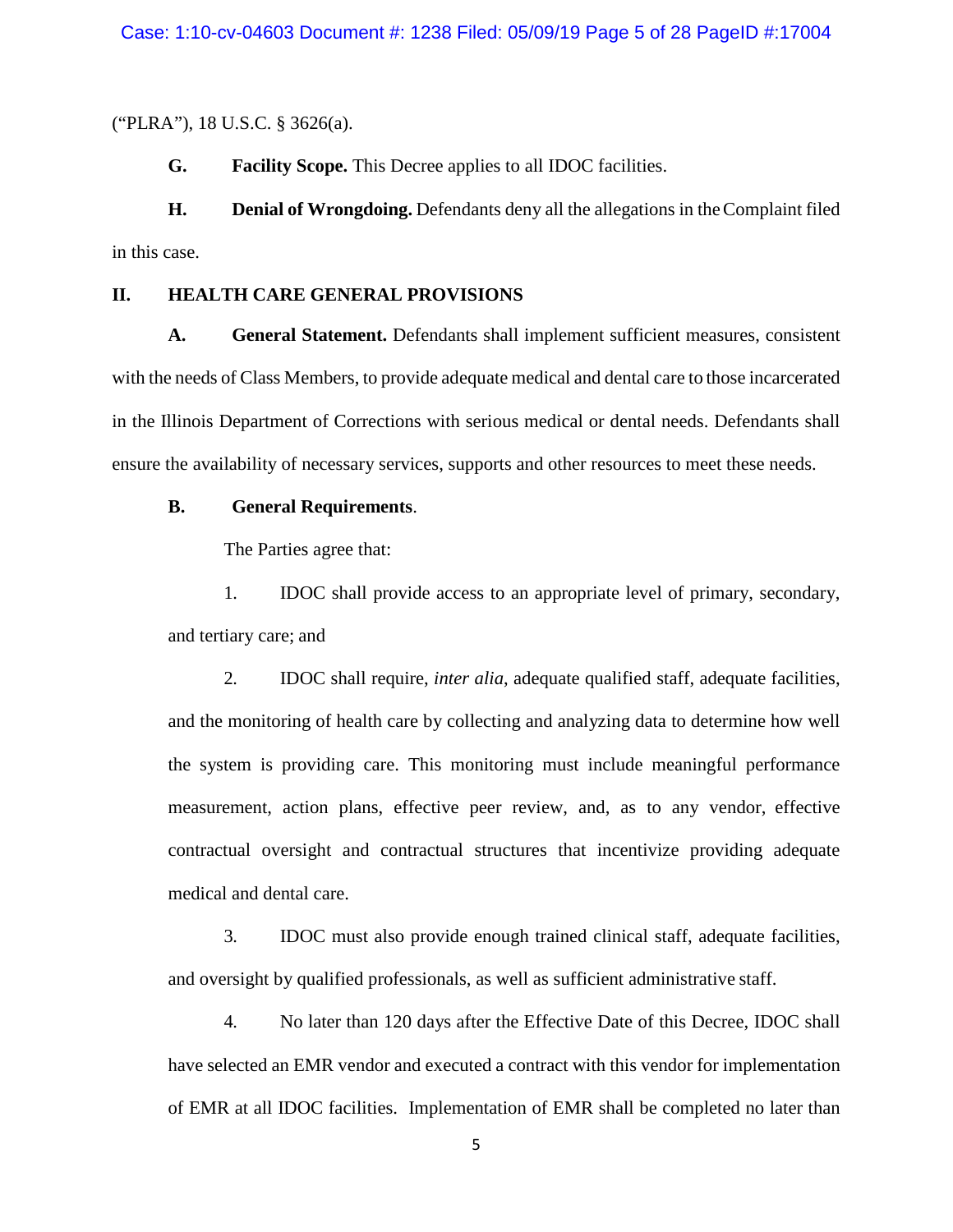36 months after execution of the EMR contract.

5. Continuity of care and medication from the community and back to the

community is also important in ensuring adequate health care.

6. IDOC agrees to implement changes in the following areas:

- a. Initial intake screening, and initial health care assessment;
- b. Urgent care;

c. Medication administration records—both for directly administered medications and KOP;

d. Medication refusal;

e. Informed care for patients who return to IDOC facilities after being sent to an offsite service provider;

f. Chronic disease care: diabetes, Chronic Obstructive Pulmonary Disease ("COPD"), asthma, HCV, HIV/AIDs, hypertension, hyperlipidemia;

g. Timely access to diagnostic services and to appropriate specialty care;

h. Dental care access and preventative dental care;

i. Morbidity and mortality review with action plans and followthrough;

j. Analysis of nutrition and timing of meals for diabetics and other Class members whose serious medical needs warrant doing so;

k. Appropriate staffing, physical conditions, and scope of services for infirmary care;

l. Effective quality assurance review;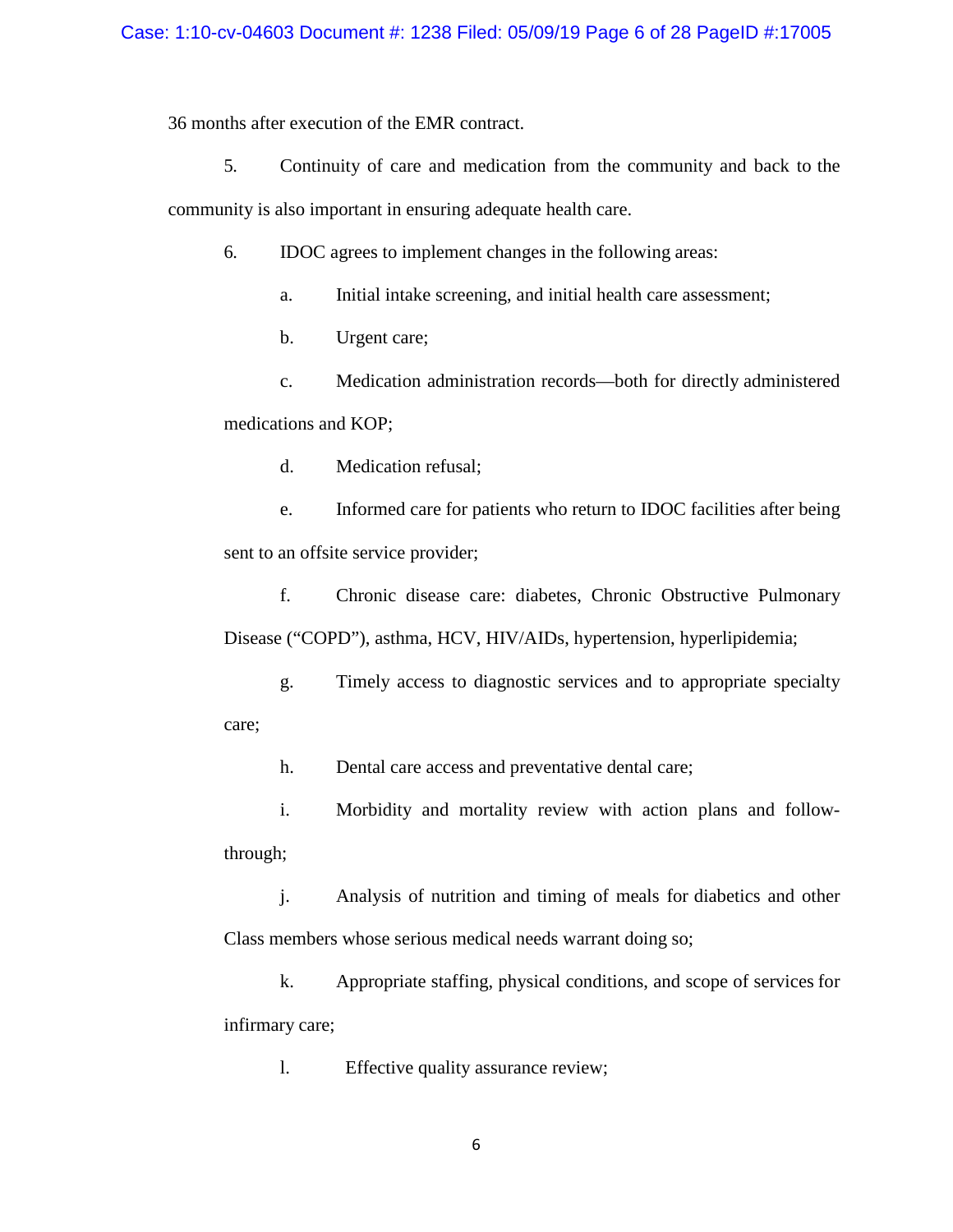m. Preventable adverse event reporting;

n. Action taken on reported errors (including near misses);

o. Training on patient safety;

p. Adequately equipped infirmaries;

q. Annual assessment of medical, dental, and nursing staff competency and performance;

r. That Defendants and the vendor shall timely seek to discipline and, if necessary, seek to terminate their respective health care staff that put patients at risk;

s. Summarizing essential health information for patient and anticipated community providers; and

t. Upon release, providing bridge medications for two weeks along with a prescription for two more weeks and the option for one refill, if medically appropriate.

7. The implementation of this Decree shall include the development and full implementation of a set of health care performance and outcome measurements. Defendants and any vendor(s) employed by Defendants shall compile data to facilitate these measurements.

8. The implementation of this Decree shall also include the development and implementation, with the assistance of the Monitor, of a comprehensive set of health care policies, within eighteen (18) months of the Preliminary Approval Date. These policies shall be consistent throughout IDOC, and cover all aspects of a Health care program.

9. The implementation of this Agreement shall also include the design, with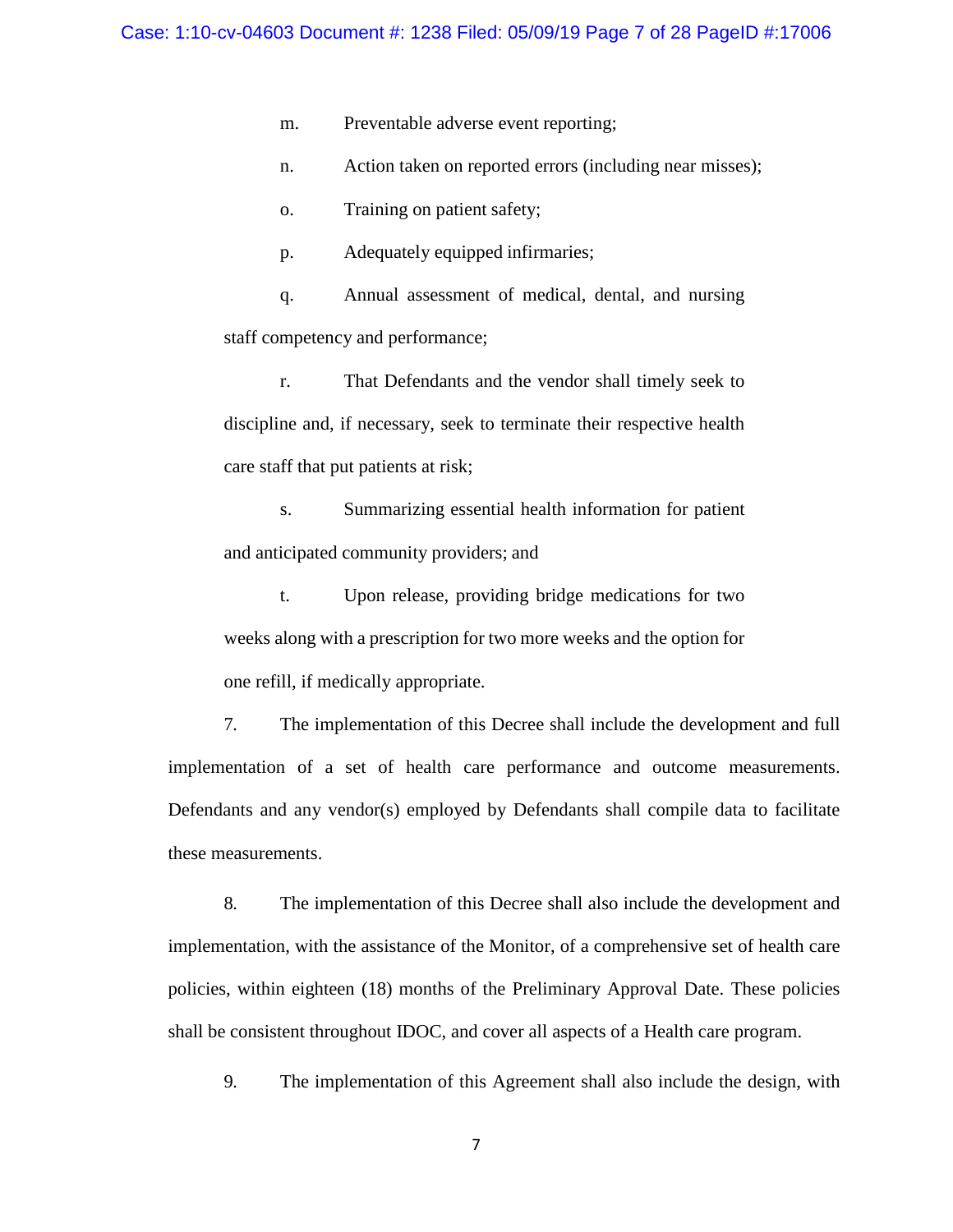the assistance of the Monitor, of an audit function for IDOC's quality assurance program which provides for independent review of all facilities' quality assurance programs, either by the Office of Health Services or by another disinterested auditor.

# **III. HEALTH CARE SPECIFIC PROVISIONS**[1](#page-7-0)

## **A. Staffing and Leadership.**

1. The Chief of Health Services shall hereafter be board certified in one of the specialties described in paragraph III.A.2, *below*. The Deputy Chiefs of Health Services shall be either board certified or currently board-eligible in one of the specialties described in paragraph III.A.2, *below*.

2. All physicians providing direct care in the IDOC (whether they are facility medical directors or staff physicians) shall possess either an MD or DO degree and be either board certified in internal medicine, family medicine, or emergency medicine, or have successfully completed a residency in internal medicine which is approved by the American Board of Internal Medicine or the American Osteopathic Association, or have successfully completed a residency in family medicine which is approved by the American Board of Family Medicine or the American Osteopathic Association, or have successfully completed a residency in emergency medicine which is approved by the American Board of Emergency Medicine.

3. Physicians currently working in IDOC who do not meet these criteria shall be reviewed by the Monitor and the IDOC Medical Director to determine whether the quality of care they actually provide is consistent with a physician who has the above described credentials and who is practicing in a safe and clinically appropriate manner. If

l

<span id="page-7-0"></span><sup>&</sup>lt;sup>1</sup> The provisions of III are not intended to limit the obligations expressed heretofore in II.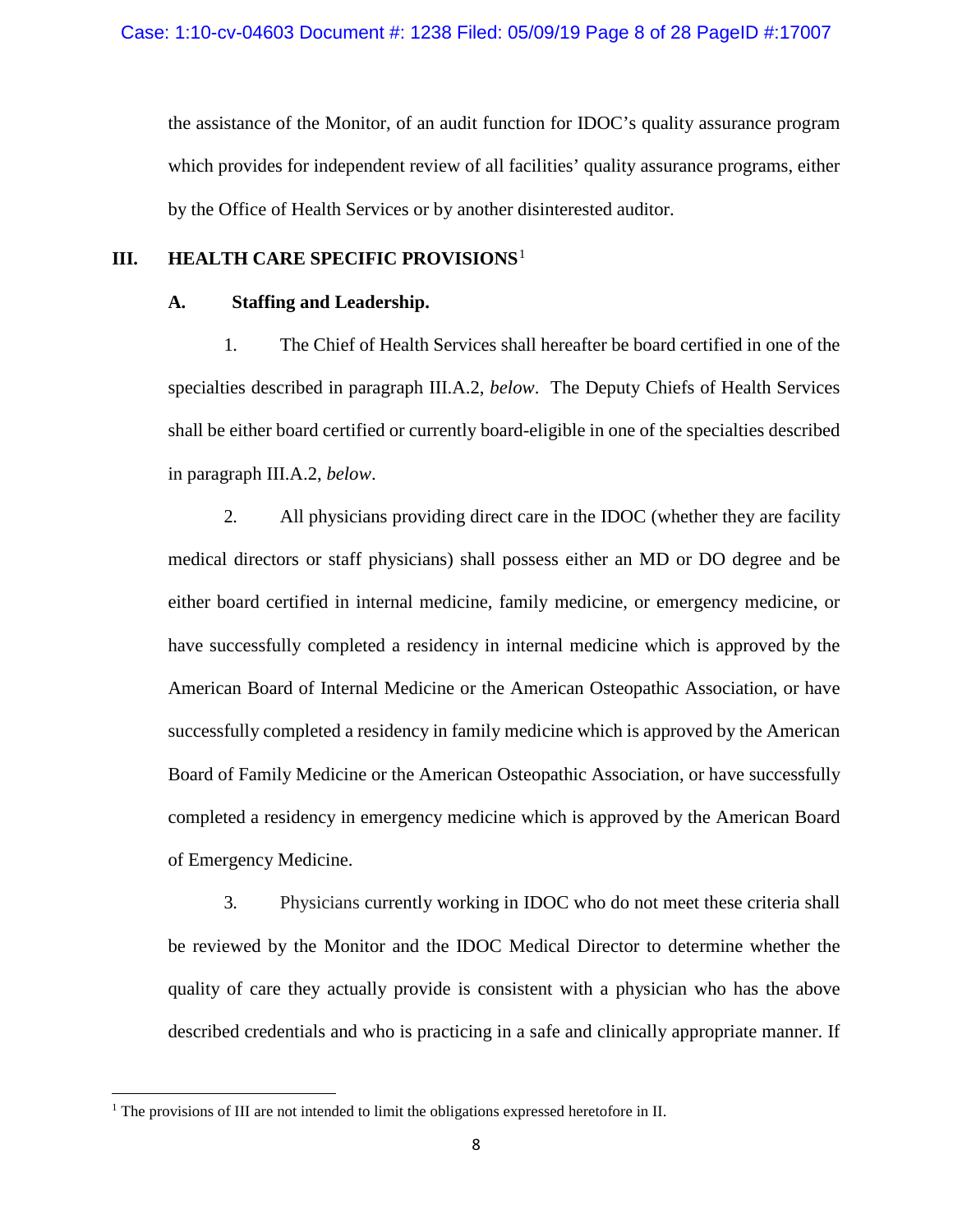the Monitor and the IDOC Medical Director cannot agree as to the clinical appropriateness of a current IDOC physician, IDOC shall not be found non-compliant because of that vacancy for nine (9) months thereafter.

4. If a current physician's performance is questionable or potentially problematic, and the Monitor and the IDOC Medical Director believe that education could cure these deficiencies, the IDOC will notify the vendor that said physician may not return to service at any IDOC facility until the physician has taken appropriate CME courses and has the consent of the Monitor and the IDOC Medical Director to return.

5. Defendants may hire new physicians who do not meet the credentialing criteria, only after demonstrating to the Monitor that they were unable to find qualified physicians despite a professionally reasonable recruitment effort and only after complying with the provisions of paragraph 5, *below*.

6. Physician candidates who do not meet the credentialing requirements shall be presented to the Monitor by the Department. The Monitor will screen candidates who do not meet the credentialing criteria after a professionally reasonable recruitment effort fails and determine whether they are qualified. The Monitor will not unreasonably withhold approval of the candidates. The Monitor will present qualified candidates to the IDOC for hiring approval. If the IDOC Medical Director has concerns regarding the rejected candidates, he or she will meet and confer with the Monitor in an attempt to reach a resolution. In instances in which the Monitor rejects all viable candidates for a particular vacancy, the Department will not be found noncompliant because of that vacancy at any time during the next twelve (12) months.

7. The credentialing requirements contained in paragraph 2 above do not apply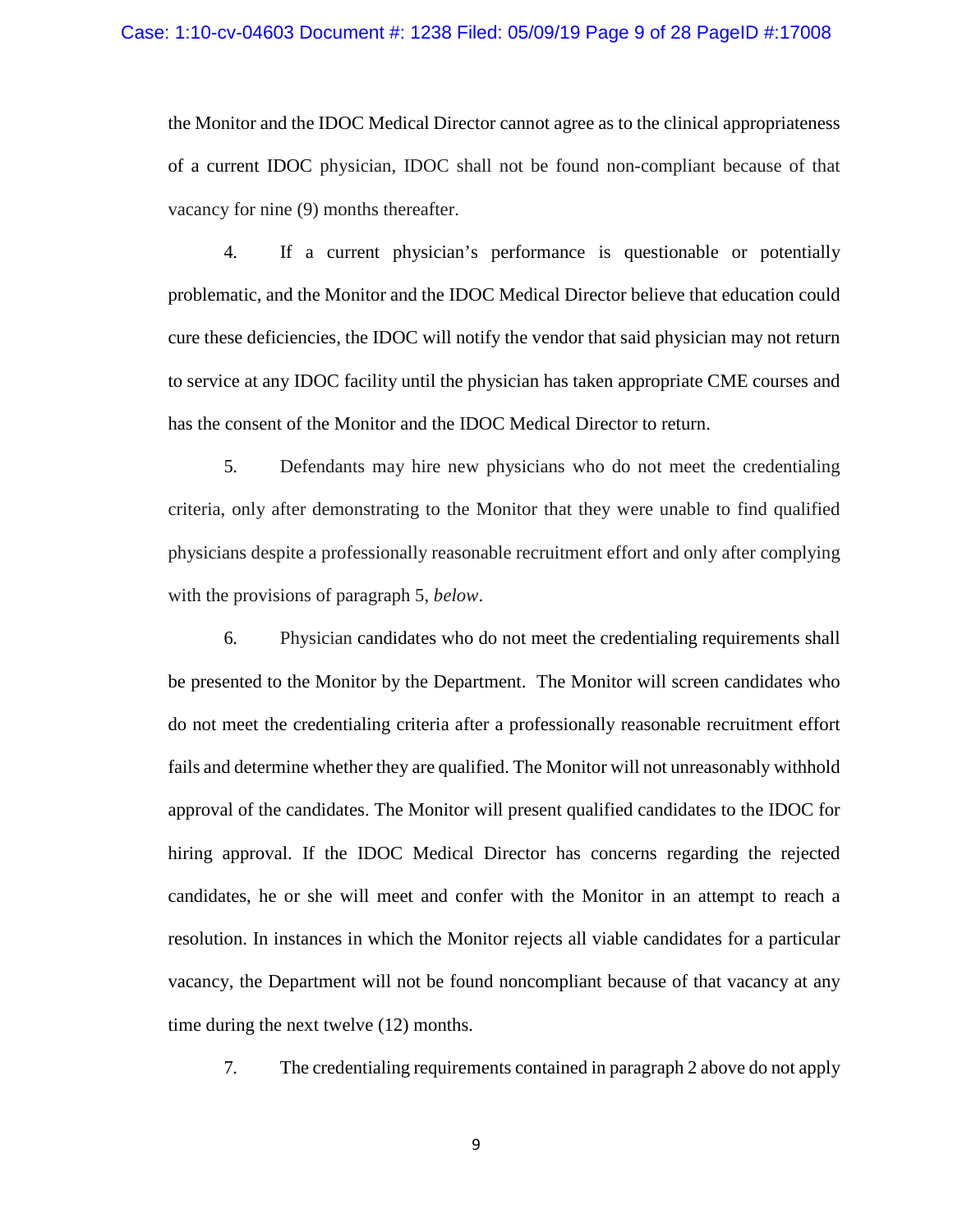to physicians employed by universities.

8. Within eighteen (18) months of the Effective Date Defendants shall create and fill two state-employed Deputy Chiefs of Health Services positions reporting to the Chief of Health Services to provide additional monitoring and clinical oversight for IDOC health care.

9. Within nine (9) months of the Effective Date every facility shall have its own Health Care Unit Administrator ("HCUA"), who is a state employee. If a HCUA position is filled and subsequently becomes vacant Defendants shall not be found noncompliant because of this vacancy for nine (9) months thereafter.

10. Each IDOC facility shall have registered nurses conducting all sick calls. Until IDOC has achieved substantial compliance with nursing provision of the staffing plan, facilities may use licensed practical nurses in sick call, but only with appropriate supervision.

11. Any dispute resulting from this section shall be governed by the dispute resolution provisions outlined in Section X., *below*.

#### **B. Clinical Space and Sanitation.**

1. IDOC shall provide sufficient private and confidential sick-call areas in all of its facilities to accommodate medical evaluations and examinations of all Class members, including during intake, subject to extraordinary operational concerns and security needs of IDOC including, but not limited to, a lockdown.

2. These areas shall be equipped to fully address prisoner medical needs. The equipment shall be inspected regularly and repaired and replaced as necessary. Each area shall include an examination table, and a barrier on the examination table that can be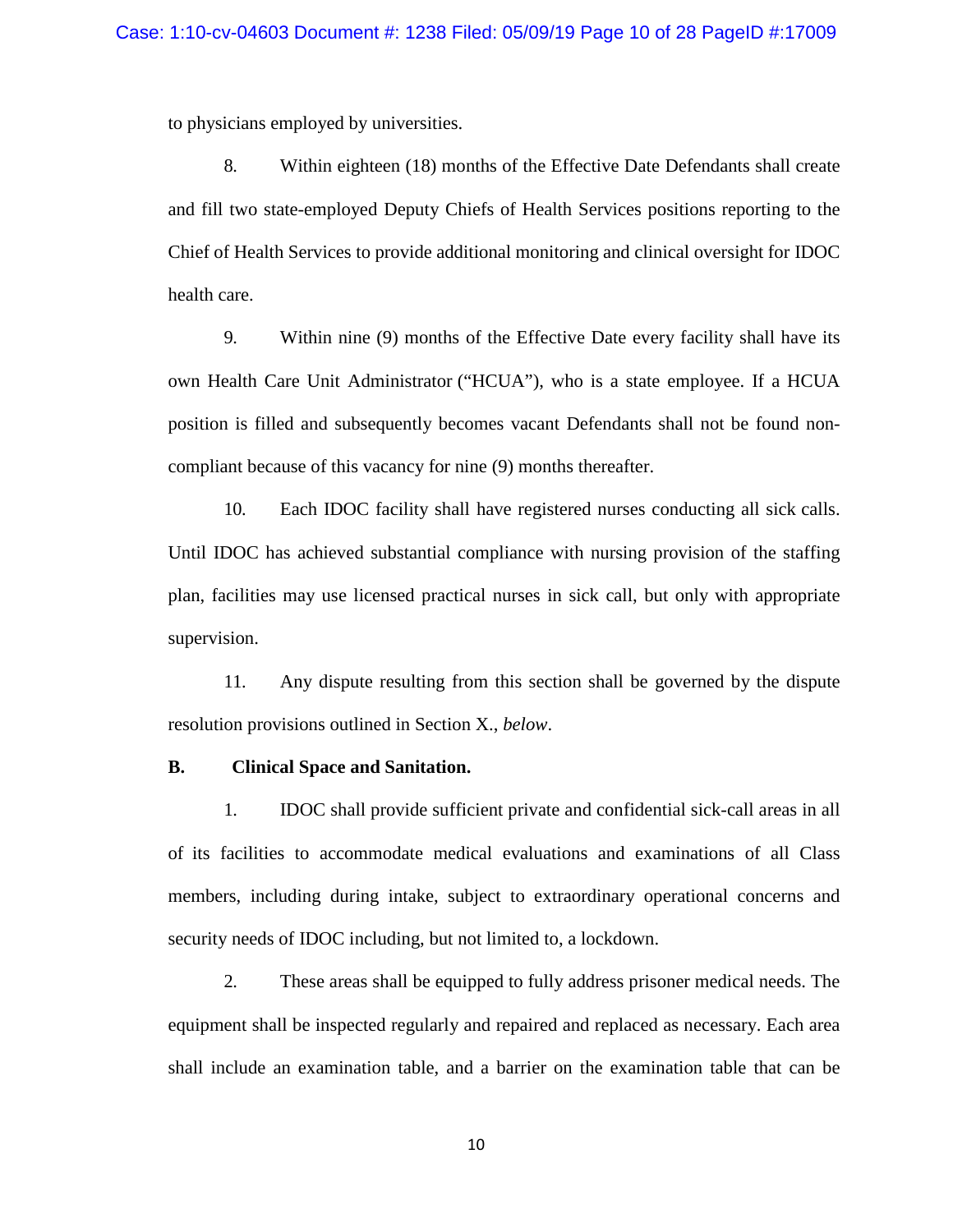replaced between prisoners. The areas shall provide hand washing or hand sanitizer.

## **C. Reception.**

1. IDOC shall provide sufficient nursing staff and clinicians to complete medical evaluations during the intake process within seven (7) business days after a prisoner is admitted to one of IDOC's Reception and Classification Centers.

2. IDOC shall provide sufficient private and confidential areas in each of its intake facilities for completion of intake medical evaluations in privacy, subject to extraordinary operational concerns and security needs of IDOC including, but not limited to, a lockdown.

3. IDOC shall ensure that a clinician or a Registered Nurse reviews all intake data and compiles a list of medical issues for each prisoner.

4. If medically indicated, IDOC shall ensure follow up on all pertinent findings from the initial intake screening referenced in C.3. for appropriate care and treatment.

### **D. Intra-System Transfers.**

1. With the exception of prisoners housed at Reception and Classification Centers, IDOC shall place prisoners with scheduled offsite medical services on a transfer hold until the service is provided, contingent on security concerns or emergent circumstances including, but not limited to, a lockdown. Transfer from Reception and Classification Centers shall not interfere with offsite services previously scheduled by IDOC.

2. When a prisoner is transferred from one facility's infirmary to another facility, the receiving facility shall take the prisoner to the HCU where a medical provider will facilitate continuity of care.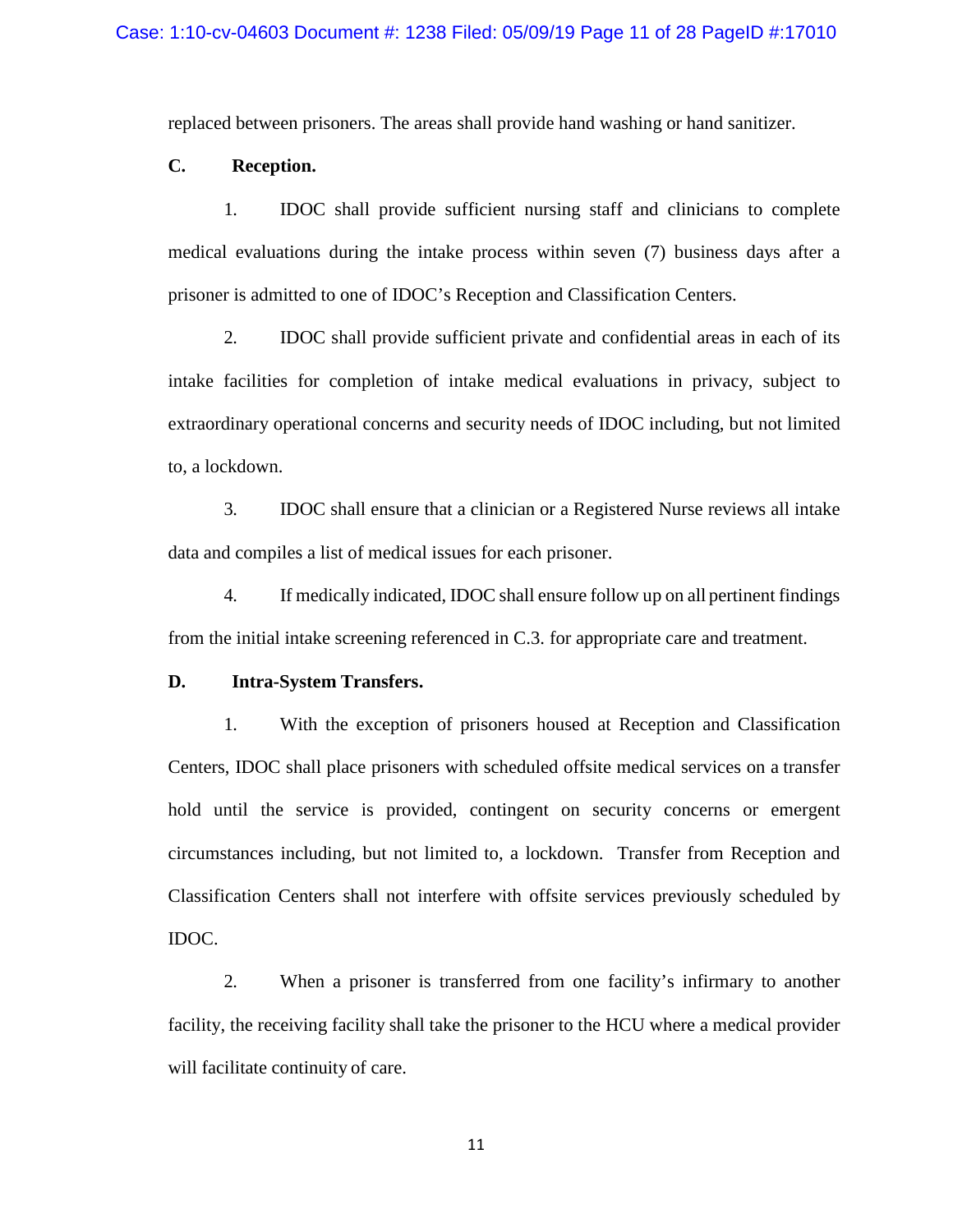## **E. Medical Records.**

1. IDOC shall maintain a list of prisoners' current medical issues in their medical charts.

2. Lists and treatment plans will be amended pursuant to the order of a clinician only.

3. IDOC shall abandon "drop-filing."

4. The medical records staff shall track receipt of offsite medical providers' reports and ensure they are filed in the correct prisoner's medical records.

## **F. Nursing Sick-Call.**

1. Sick-call shall be conducted in only those designated clinical areas that provide for privacy and confidentiality, consistent with the extraordinary operational concerns and security needs of IDOC including, but not limited to, a lockdown.

2. There shall be no set restrictions on the number of complaints addressed during a specific sick call appointment. Medical providers must use their medical judgment to triage and determine which issues should be evaluated and treated first to maximize effective treatment and relieve pain and suffering.

## **G. Urgent/Emergent Offsite Services.**

1. Each facility HCUA shall track all emergent/urgent services in a log book, preferably electronic.

2. Appropriate medical staff shall have the obligation to determine whether a situation is urgent or emergent.

3. IDOC shall use best efforts to obtain emergency reports from offsite services when a prisoner returns to the parent facility or create a record as to why these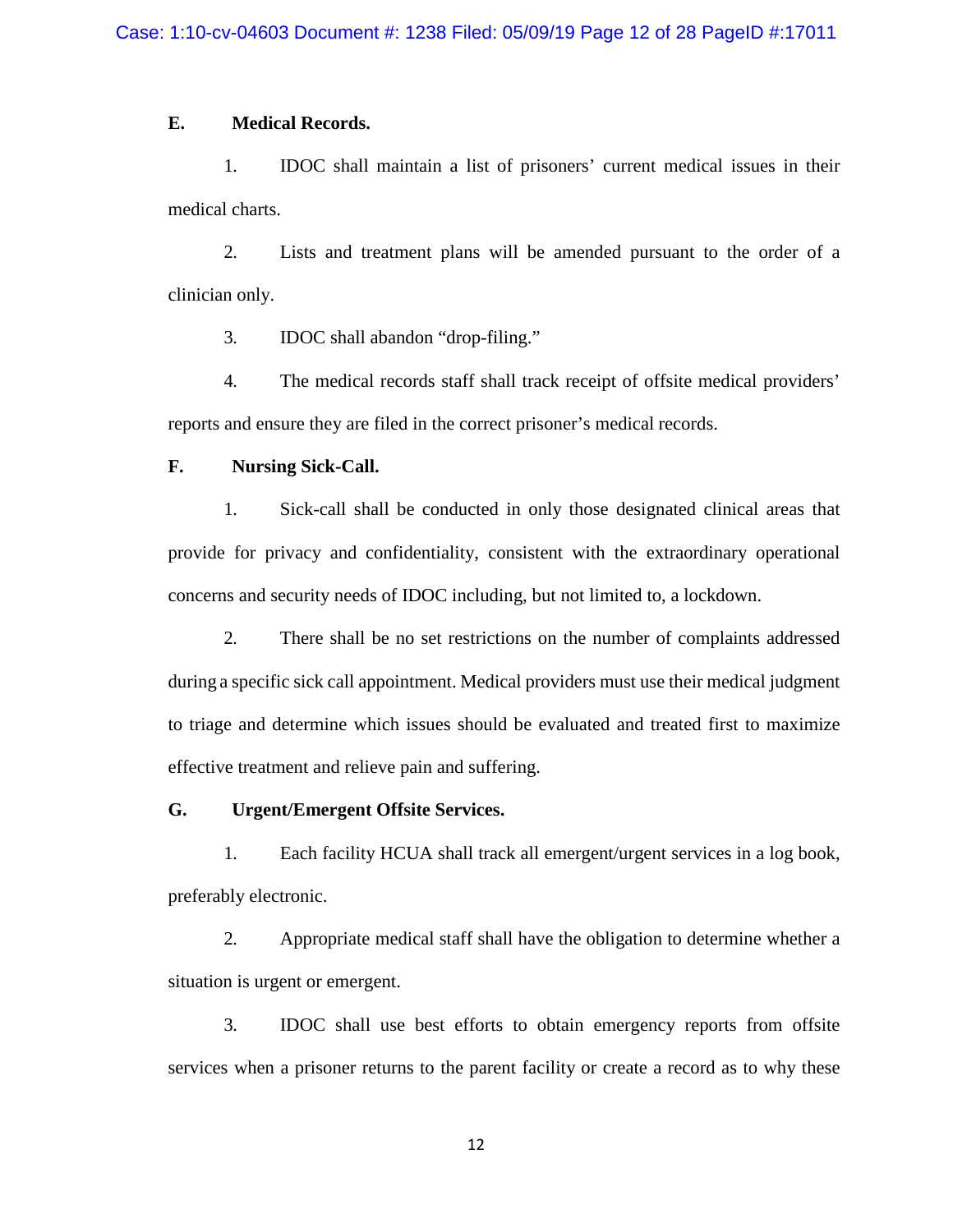reports were not obtained.

4. Facility medical staff shall ensure that a prisoner is seen by a Medical Provider or clinician within 48 hours after returning from an offsite emergency service. If the Medical Provider is not a clinician, the Medical Provider shall promptly review the offsite documentation, if obtained, with a clinician and the clinician shall implement necessary treatment.

## **H. Scheduled Offsite Services.**

1. Medical staff shall make entries in a log, preferably electronic, to track the process for a prisoner to be scheduled to attend an offsite service, including when the appointment was made, the date the appointment is scheduled, when the prisoner was furloughed, and when the prisoner returned to the facility. This log shall be maintained by the HCUA.

2. Within three days of receiving the documentation from scheduled offsite services, the documentation will be reviewed by a medical provider. Routine follow-up appointments shall be conducted by facility medical staff no later than five (5) business days after a prisoner's return from an offsite service, and sooner if clinically indicated.

3. If a prisoner returns from an offsite visit without any medical documentation created by the offsite personnel, IDOC shall use best efforts to obtain the documentation as soon as possible. If it is not possible to obtain such documentation, staff shall record why it could not be obtained.

4. Provided that IDOC receives documentation from offsite clinicians, all medical appointments between a prisoner and an offsite clinician shall be documented in the prisoner's medical records, including any findings and proposed treatment.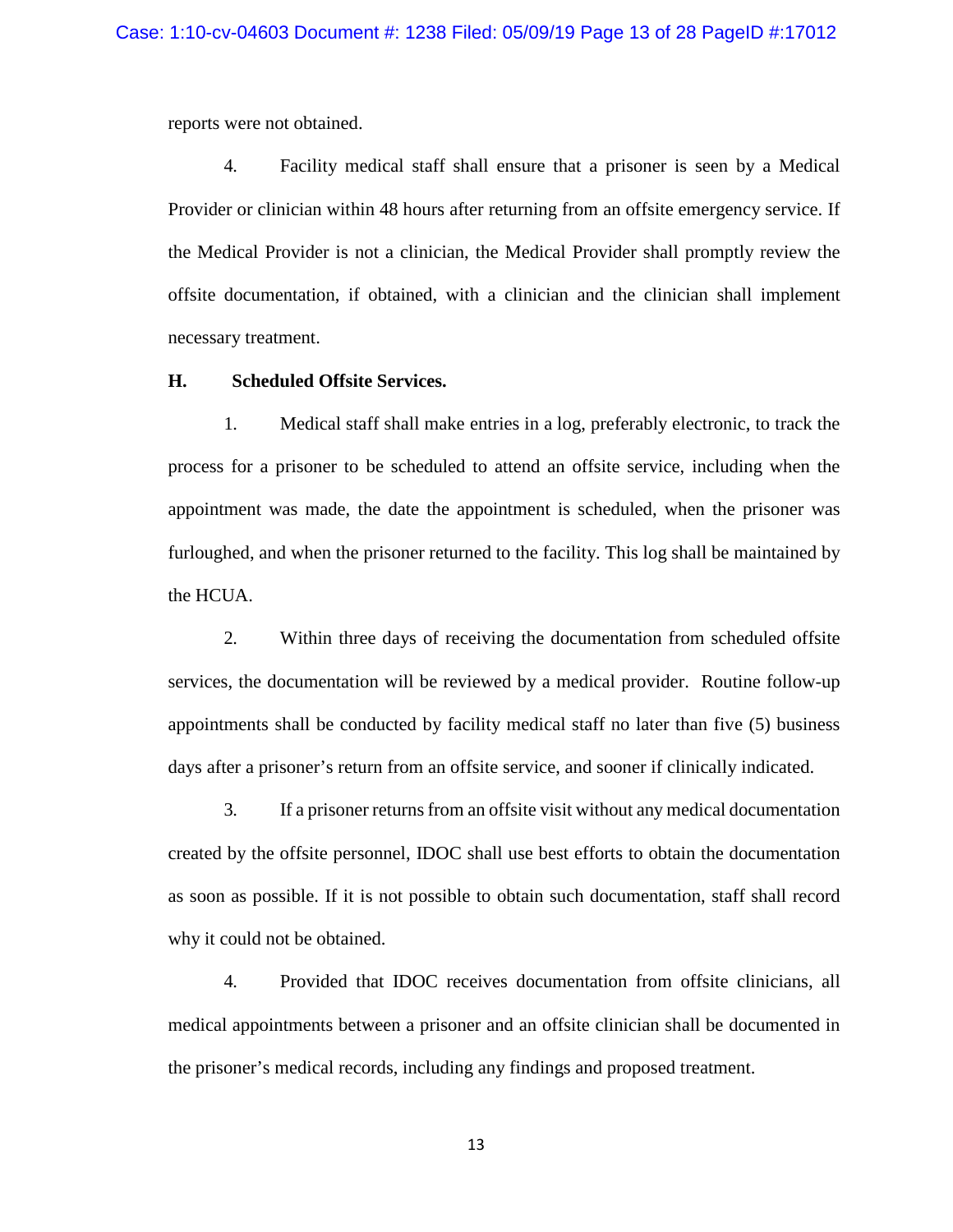5. Within six (6) months after the Preliminary Approval Date of this Decree or until Defendants are able to fill both Deputy Chief of Health Services positions, they will make reasonable efforts to contract with an outside provider to conduct oversight review in instances where the medical vendor has denied any recommendation or taken more than five (5) business days to render a decision, including cases in which an alternative treatment plan has been mandated in lieu of the recommendation and cases in which the recommendation has not been accepted and more information is required. If no contract with an outside provider is reached, then the Monitor or his or her consultants shall conduct oversight review in instances where the medical vendor has denied any recommendation or taken more than five (5) business days to render a decision, including cases in which an alternative treatment plan has been mandated in lieu of the recommendation and cases in which the recommendation has not been accepted and more information is required.. Once Defendants have filled both Deputy Chief positions, the Deputy Chiefs will replace any outside provider, the Monitor or his or her consultants to conduct oversight review in the instances described in this paragraph.

## **I. Infirmary.**

1. A registered nurse will be readily available whenever an infirmary is occupied in the IDOC system.

2. At every facility regularly housing maximum security prisoners, there shall be at least one registered nurse assigned to the infirmary at all times, twenty-four (24) hours a day, seven (7) days a week.

3. All facilities shall employ at least one registered nurse on each shift. If a prisoner needs health care that exceeds the IDOC infirmary capabilities, then the prisoner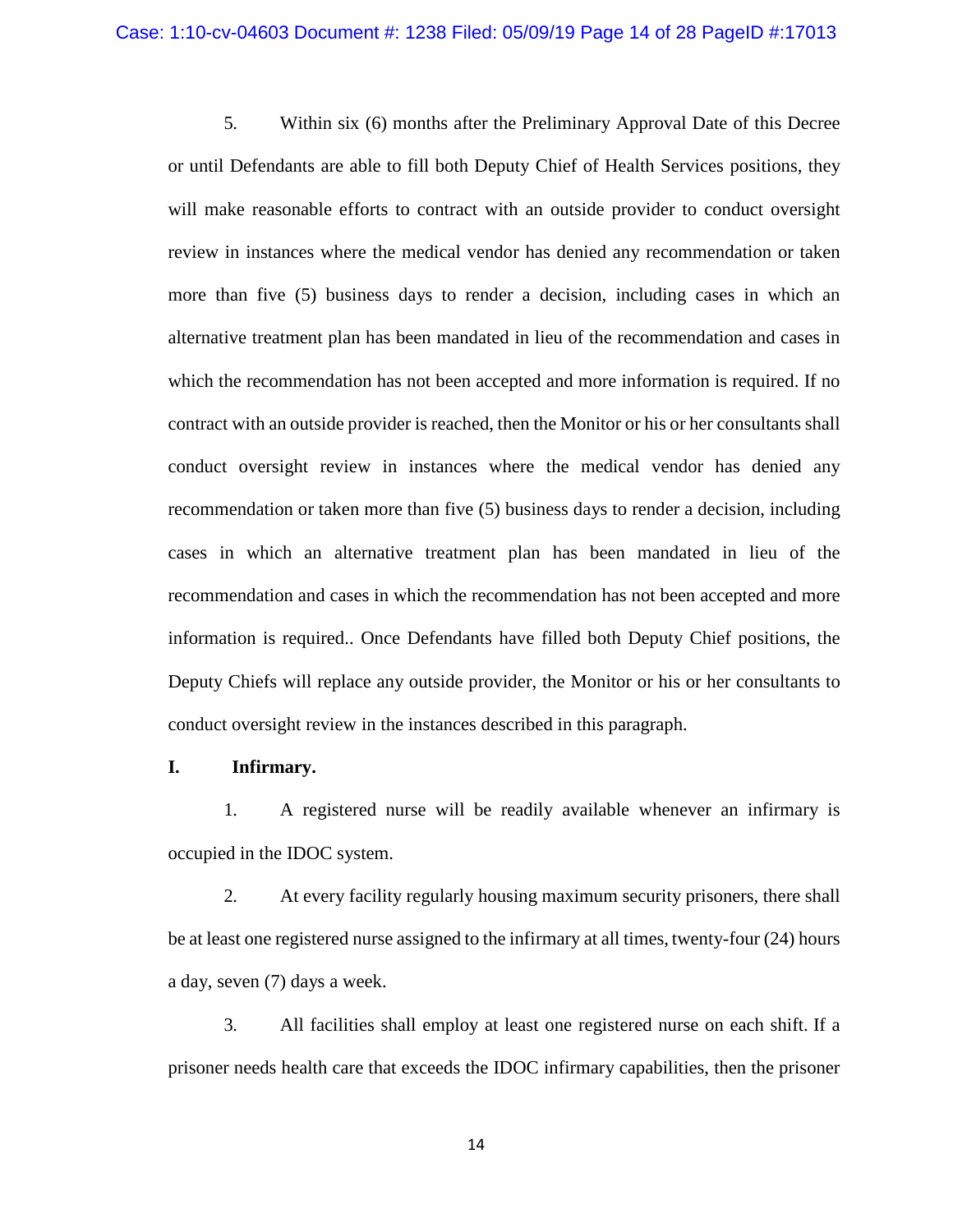shall be referred to an offsite service provider or a hospital.

4. All infirmaries shall have necessary access to security staff at all times.

5. All infirmaries and HCUs shall have sufficient and properly sanitized bedding and linens.

6. The above requirements of this section (nos. 1-5) shall be implemented according to the guidelines and benchmarks set forth in Defendants' Staffing and Implementation Plan.

#### **J. Infection Control.**

1. IDOC shall create and staff a statewide position of Communicable and Infectious Diseases Coordinator. This position shall be filled within fifteen (15) months of the Preliminary Approval of this Decree.

2. Facility staff shall monitor the negative air pressure in occupied respiratory isolation rooms which shall be documented each day they are occupied by prisoners needing negative pressure. If unoccupied, they shall be monitored once each week. Facility staff shall report such data to the Communicable and Infectious Diseases Coordinator on a monthly basis.

3. Facility medical staff shall conduct and document safety and sanitation inspections of the medical areas of the facility on a monthly basis.

## **K. Dental Program.**

1. All dental personnel shall use the Subjective Objective Assessment Plan ("SOAP") format to document urgent and emergency care.

2. Each facility's orientation manual shall include instructions regarding how prisoners can access dental care at that facility.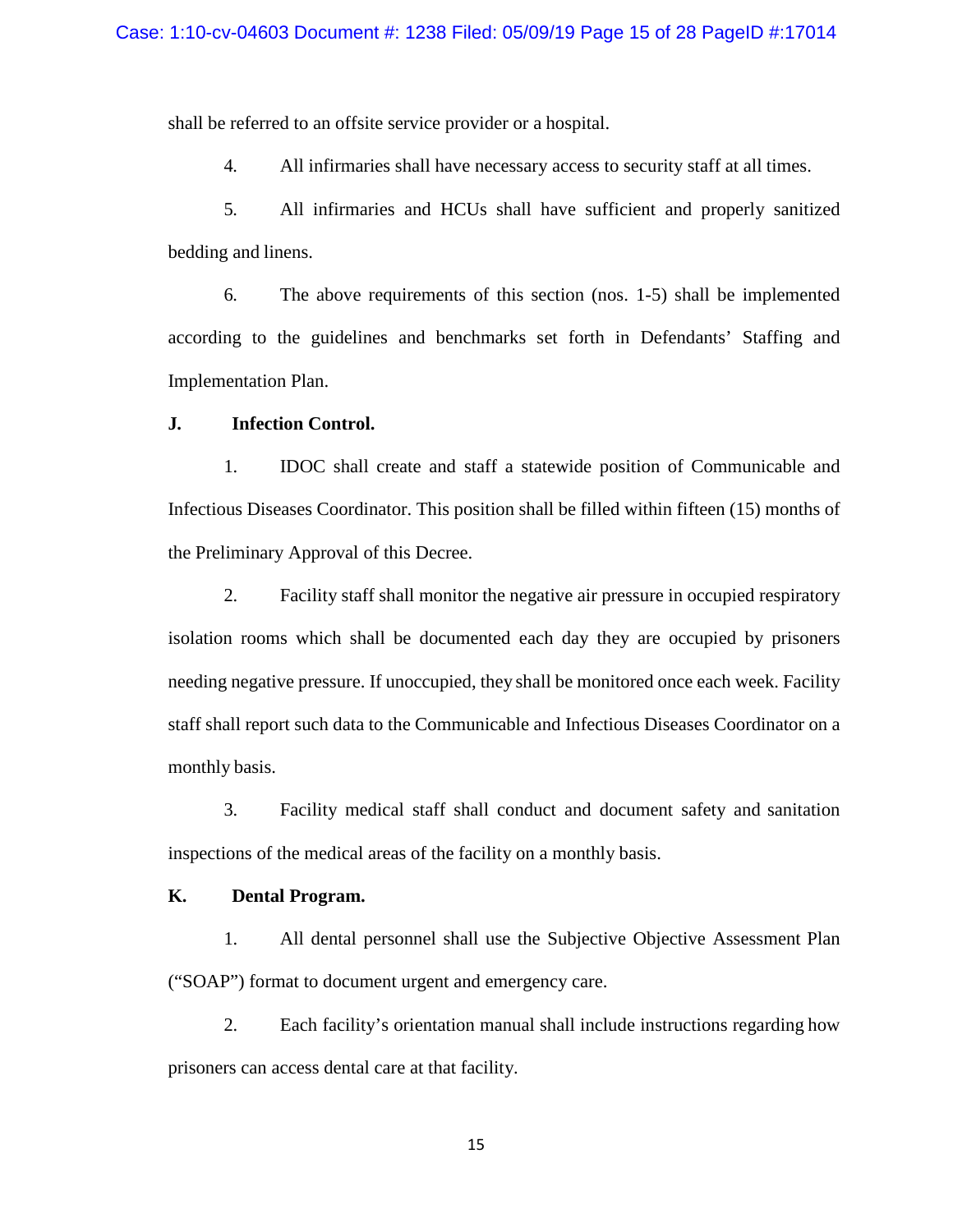3. IDOC shall implement screening dental examinations at the reception centers, which shall include and document an intra- and extra-oral soft tissue examination.

4. IDOC shall implement policies that require routine disinfection of all dental examination areas.

5. IDOC shall implement policies regarding proper radiology hygiene including using a lead apron with a thyroid collar, and posting radiological hazard signs in the areas where x-rays are taken.

6. Routine comprehensive dental care shall be provided through comprehensive examinations and treatment plans and will be documented in the prisoners' dental charts.

7. Dental hygiene care and oral health instructions shall be provided as part of the treatment process.

8. Routine and regular dental cleanings shall be provided to all prisoners at every IDOC facility. Cleanings shall take place at least once every two years, or as otherwise medically indicated.

9. Within twenty-one (21) months of the Preliminary Approval Date of this Decree, IDOC shall establish a peer review system for all dentists and annual performance evaluations of dental assistants.

10. Dental Extractions:

(a) Diagnostic radiographs shall be taken before every extraction.

(b) The diagnosis and reason for extraction shall be fully documented prior to the extraction.

(c) A prisoner shall consent in writing once for every extraction done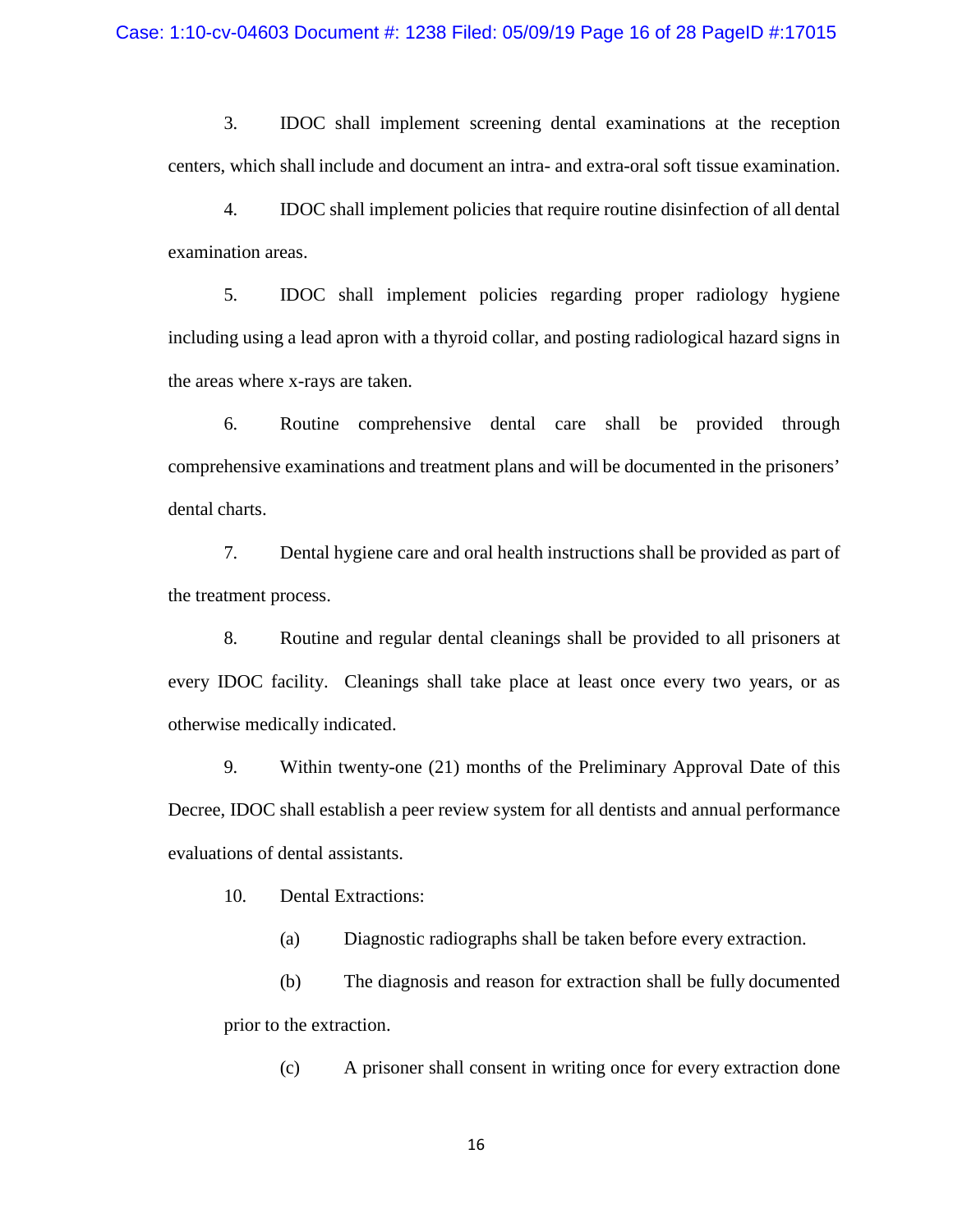at one particular time. In instances where a prisoner lacks decision making capacity the Department will follow the Illinois Health Care Surrogate Act. In the event a prisoner verbally consents to an extraction, but refuses to consent in writing, dental personnel shall contemporaneously document such verbal consent in the prisoner's dental record.

11. Each prisoner shall have a documented dental health history section in their dental record.

12. Dental personnel shall document in the dental record whenever they identify a patient's dental issue and dental personnel shall provide for proper dental care and treatment.

13. IDOC shall conduct annual surveys to evaluate dental equipment and to determine whether the equipment needs to be repaired or replaced. Any equipment identified as needing repair or replacement will be repaired or replaced.

## **L. Continuous Quality Improvement.**

1. Pursuant to the existing contract between IDOC and the University of Illinois Chicago (UIC) College of Nursing, within fifteen (15) months of the Preliminary Approval Date, UIC will advise IDOC on implementation of a comprehensive medical and dental Quality Improvement Program for all IDOC facilities, which program shall be implemented with input from the Monitor

## **M. Miscellaneous Provisions.**

- 1. Defendants or their contracted vendor(s) shall ensure that:
	- (a) All prisoners will be offered an annual influenza vaccination.
	- (b) All prisoners with chronic diseases will be offered the required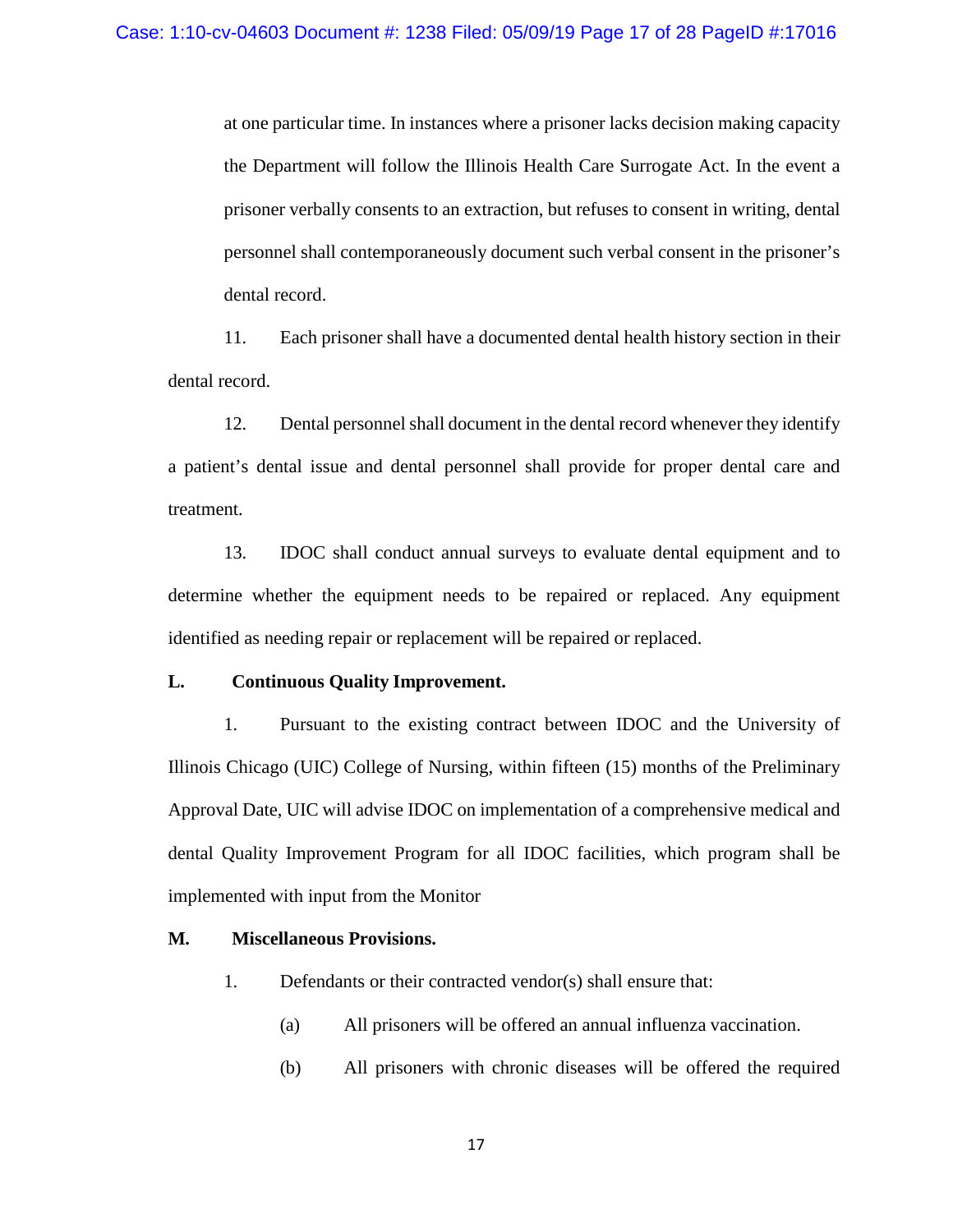immunizations as established by the Federal Bureau of Prisons.

(c) All prisoners ages 50 to 75 will be offered annual colorectal cancer screening and PSA testing, unless the Department and the Monitor determine that such testing is no longer recommended.

(d) All female prisoners age 45 or older will be offered a baseline mammogram screen, then every 24 months thereafter unless more frequent screening is clinically indicated, unless the Department and the Monitor determine that such testing is no longer recommended.

2. Mortality reviews shall identify and refer deficiencies to appropriate IDOC staff, including those involved in the Quality Assurance audit function. If deficiencies are identified, corrective action will be taken. Corrective action will be subject to regular Quality Assurance review.

## **IV. STAFFING ANALYSIS AND IMPLEMENTATION PLAN**

**A. Overview.** The Defendants, with assistance of the Monitor, shall conduct a staffing analysis and create and implement an Implementation Plan to accomplish the obligations and objectives in this Decree. The Implementation Plan must, at a minimum:

1. Establish, with the assistance of the Monitor, specific tasks, timetables, goals, programs, plans, projects, strategies and protocols to ensure that Defendants fulfill the requirements of the Decree; and

2. Describe the implementation and timing of the hiring, training and supervision of the personnel necessary to implement the Decree.

**B.** Within 120 days from the date the Monitor has been selected, the Defendants shall provide the Monitor with the results of their staffing analysis. Within sixty (60) days after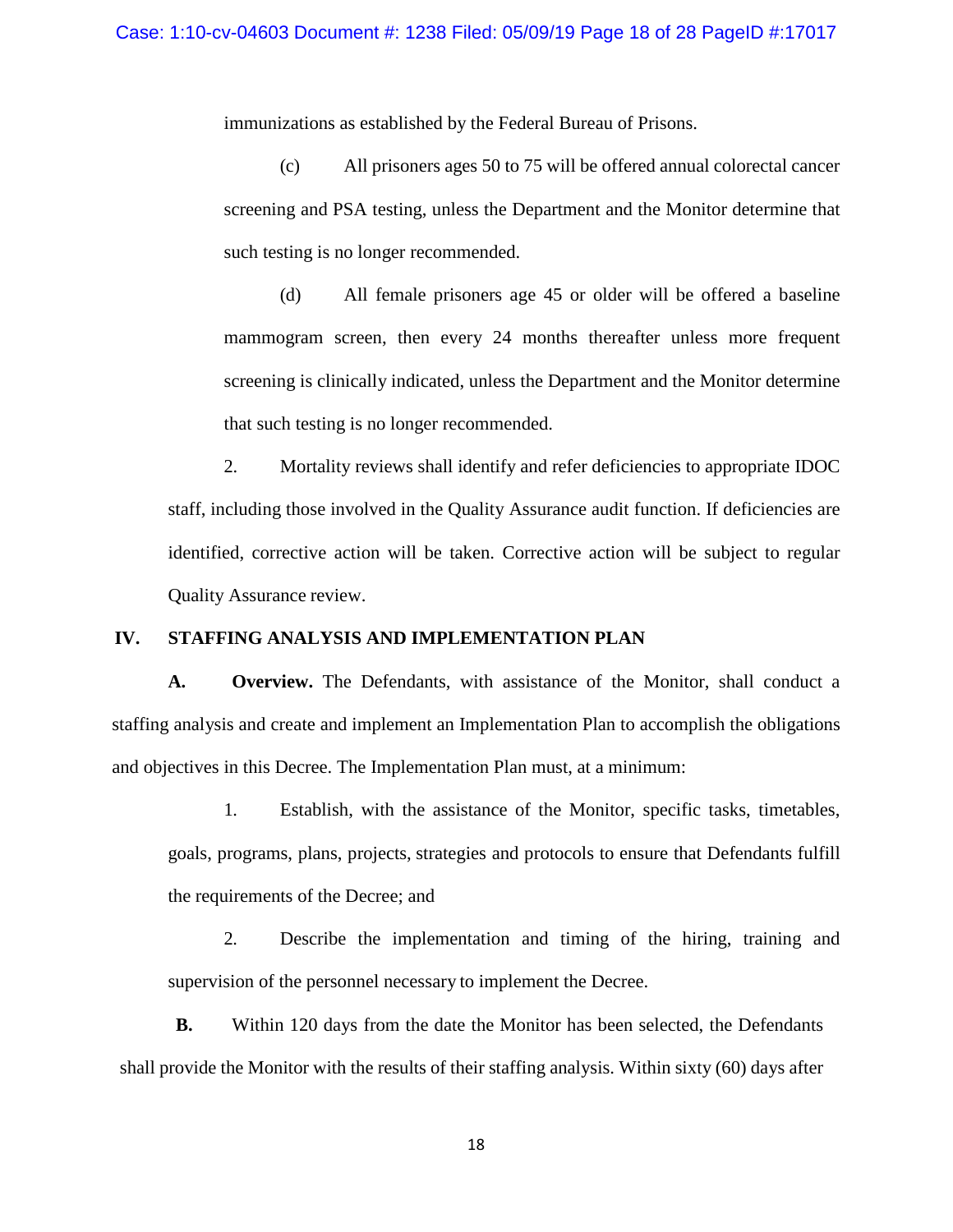submission of the staffing analysis, Defendants shall draft an Implementation Plan. In the event the Monitor disagrees with any provision of the Defendants' proposed Implementation Plan, the matter shall be submitted to the Court for prompt resolution.

**C.** The Implementation Plan, and all amendments or updates thereto, shall be incorporated into, and become enforceable as part of this Decree.

## **V. MONITORING AND COMPLIANCE**

**A. Appointment of a Monitor.** Within two weeks of the Preliminary Approval Date of this Decree, the Parties will use best efforts to agree on an independent and impartial Monitor who is knowledgeable about the management and oversight of correctional medical and dental programs to perform the responsibilities enumerated in this Decree.

**B.** If the Parties fail to agree on a Monitor, Plaintiffs and Defendants will each submit two suggested candidates to the Court. The Court will use whatever process it determines appropriate to select a Monitor from the group of four submitted. Once selected, the Monitor shall begin work as soon as practicable but in no event later than 45 days after the Monitor has been selected.

**C.** If for any reason, including as provided in (D), *below*, the Monitor can no longer serve, the Parties will attempt to agree on the selection of a replacement Monitor to propose to the Court. If the Parties are unable to reach agreement, each Party will nominate one person to serve as Monitor and the Court will select the replacement Monitor. Once selected, the Monitor shall begin work as soon as practicable but in no event later than 45 days after the Monitor has been selected.

**D. Dismissal of a Monitor.** At any time after the first anniversary of the Effective Date of this Decree Defendants may request dismissal of the Monitor if it becomes demonstrably clear that they have acted reasonably and are no longer able to work collaboratively with the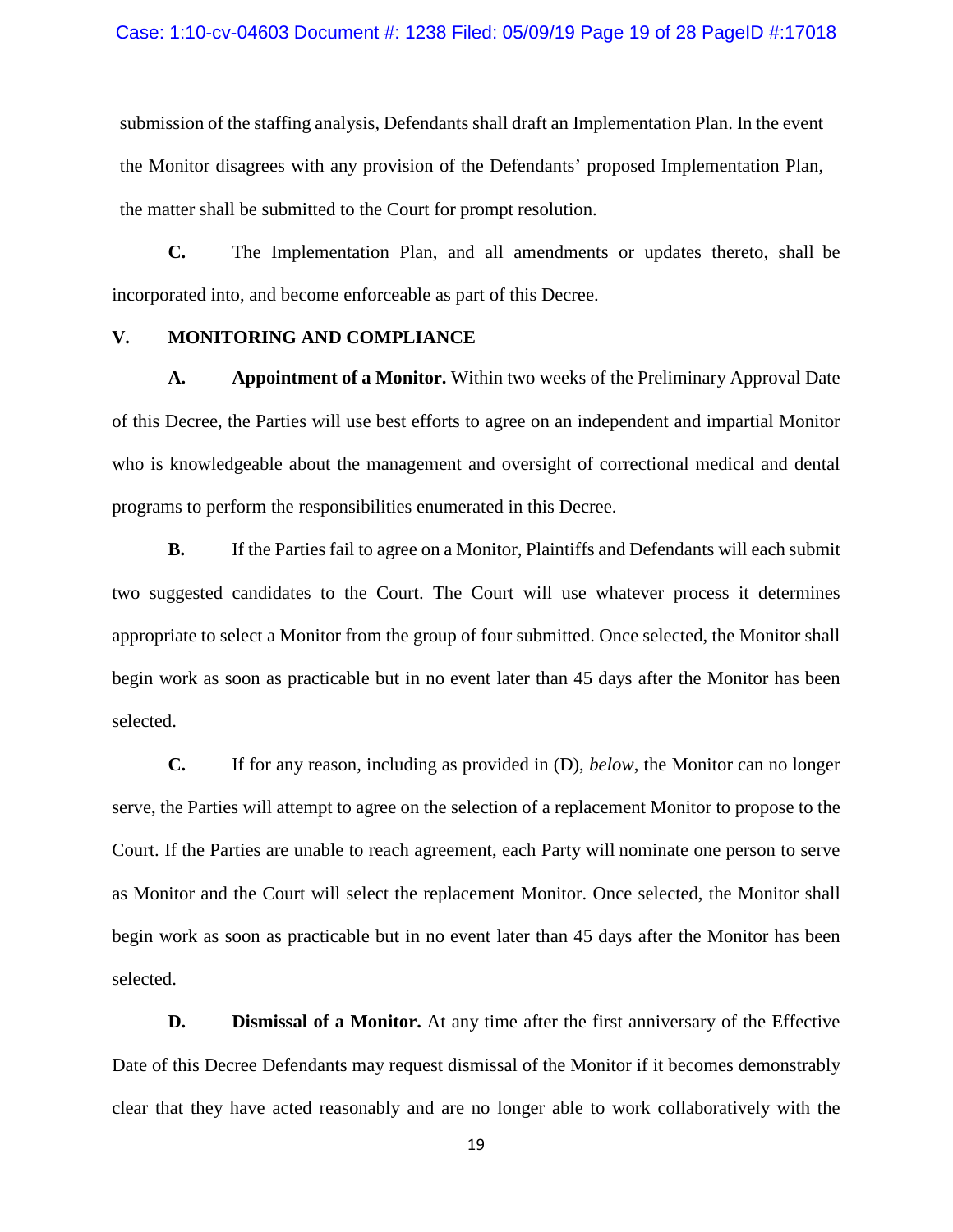#### Case: 1:10-cv-04603 Document #: 1238 Filed: 05/09/19 Page 20 of 28 PageID #:17019

Monitor. Should the Plaintiffs object, they will have seven (7) business days to present any written objections to Defendants. Seven (7) business days thereafter, the Parties will meet and confer. Should the Parties be unable to come to an agreement concerning the dismissal of the Monitor, the Court shall determine whether dismissal is appropriate. The moving party must establish good cause by a preponderance of the evidence.

**E. Duties.** The Monitor's duties include assisting the IDOC in assessing staffing needs and assisting IDOC with the preparation of an initial staffing plan, including the number of medical/dental staff required to provide medical and dental care in IDOC, providing input to the creation and implementation of IDOC's quality assurance plan and developing an audit function for same, and providing input on the Defendants' Implementation Plan. Though the Monitor will provide assistance with IDOC's staffing and implementation plans, responsibility for implementing these plans shall remain with IDOC. The Monitor shall also evaluate Defendants' compliance with this Decree, including identifying actual and potential areas of substantial compliance, partial compliance and non-compliance and bringing these areas to the Parties' attention. Twice yearly, the Monitor will report to the Parties and the Court regarding compliance with the Decree. Should either Party choose to respond, they will have thirty (30) days to do so. The Monitor's reports shall include the information necessary to evaluate Defendants' compliance or non-compliance with the terms of the Decree. The Monitor may file additional reports as necessary to address instances of substantial compliance, partial compliance and non-compliance. The Monitor's reports will be filed initially under seal but will be filed in the public docket thirty (30) days thereafter unless either Party shows cause as to why a portion or all of the report should remain under seal.

**F. The Monitor's Consultants.** The Monitor may retain no more than three (3)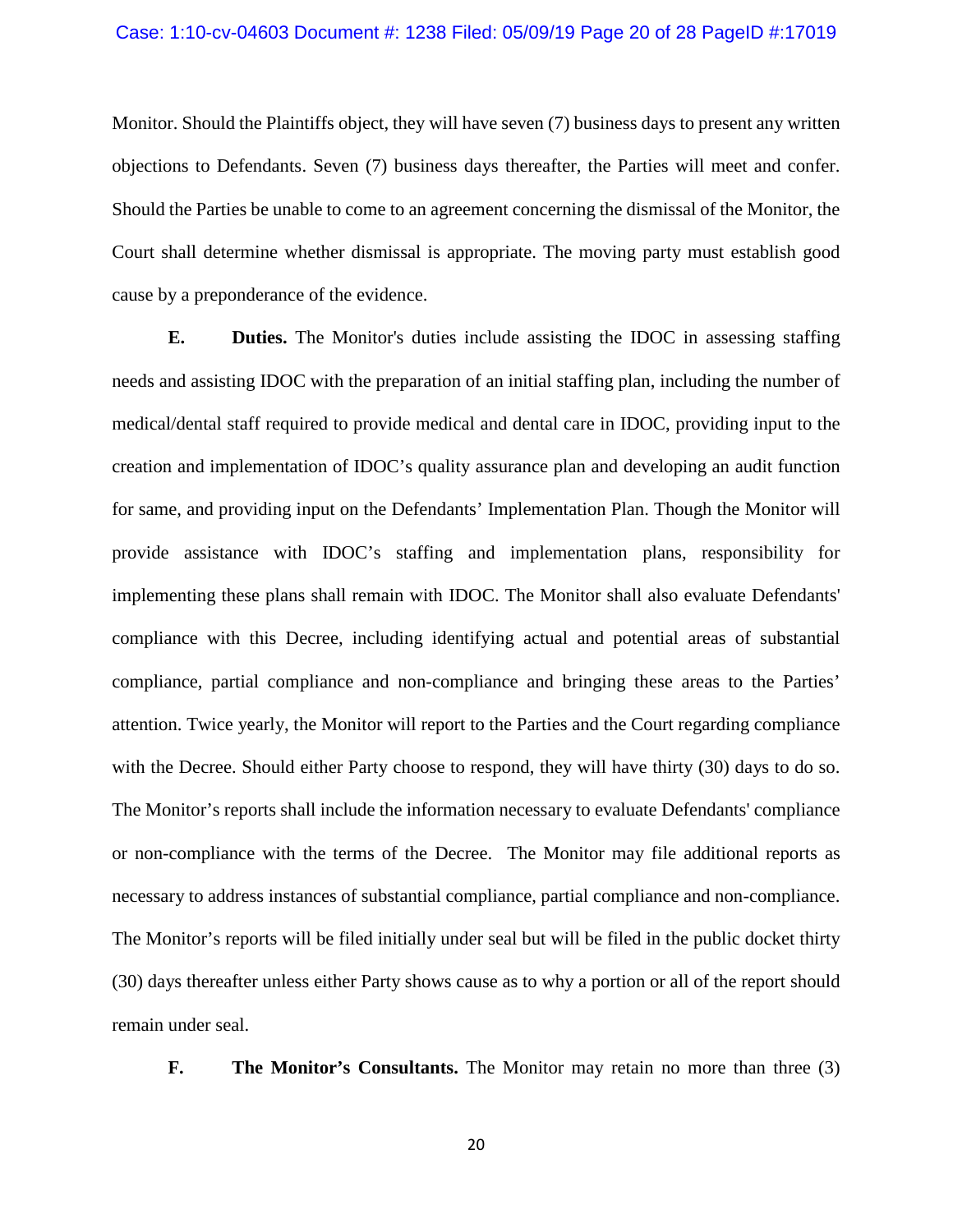consultants subject to the Defendants' approval, which shall not be unreasonably withheld.

**G. Review and Evaluation of Data and Information**. Every six (6) months for the first two (2) years and yearly thereafter, Defendants shall provide the Monitor and Plaintiffs with a detailed report containing data and information sufficient to evaluate Defendants' compliance with the Decree and Defendants' progress towards achieving compliance, with the Parties and Monitor agreeing in advance of the first report on the data and information that must be included in such report. Defendants will not refuse any request by the Monitor for documents or other information reasonably related to the Monitor's review and evaluation of Defendants' compliance with the Decree. Defendants will, upon reasonable notice, permit private interviews of Defendants' staff or consultants, in the presence of their attorneys and union representatives at staff's request. It is Defendants' obligation to ensure that the attorneys and union representatives are present on site during any tour days so that staff who request their presence may be interviewed by the Monitor. Defendants will use best efforts to ensure that any vendor complies with all provisions of this paragraph in the same fashion as Defendants. In furtherance of this effort, Defendants represent that any vendor contract will require vendors to comply with all court orders, policies and procedures of IDOC. The Monitor will have reasonable access to all Class Members and their records and files, as well as to those service providers, facilities, buildings and premises that serve, or are otherwise pertinent to, Class Members, where such access is reasonably related to the Monitor's review and evaluation of Defendants' compliance with this Decree. The Monitor's access to information or data for the purpose of fulfilling his or her duties under this Decree shall be subject to an Agreed Protective Order.

**H. Monitor's Access to On-Site Information.** The Monitor and each approved consultant shall have the opportunity to conduct tours of IDOC prison complexes, no more than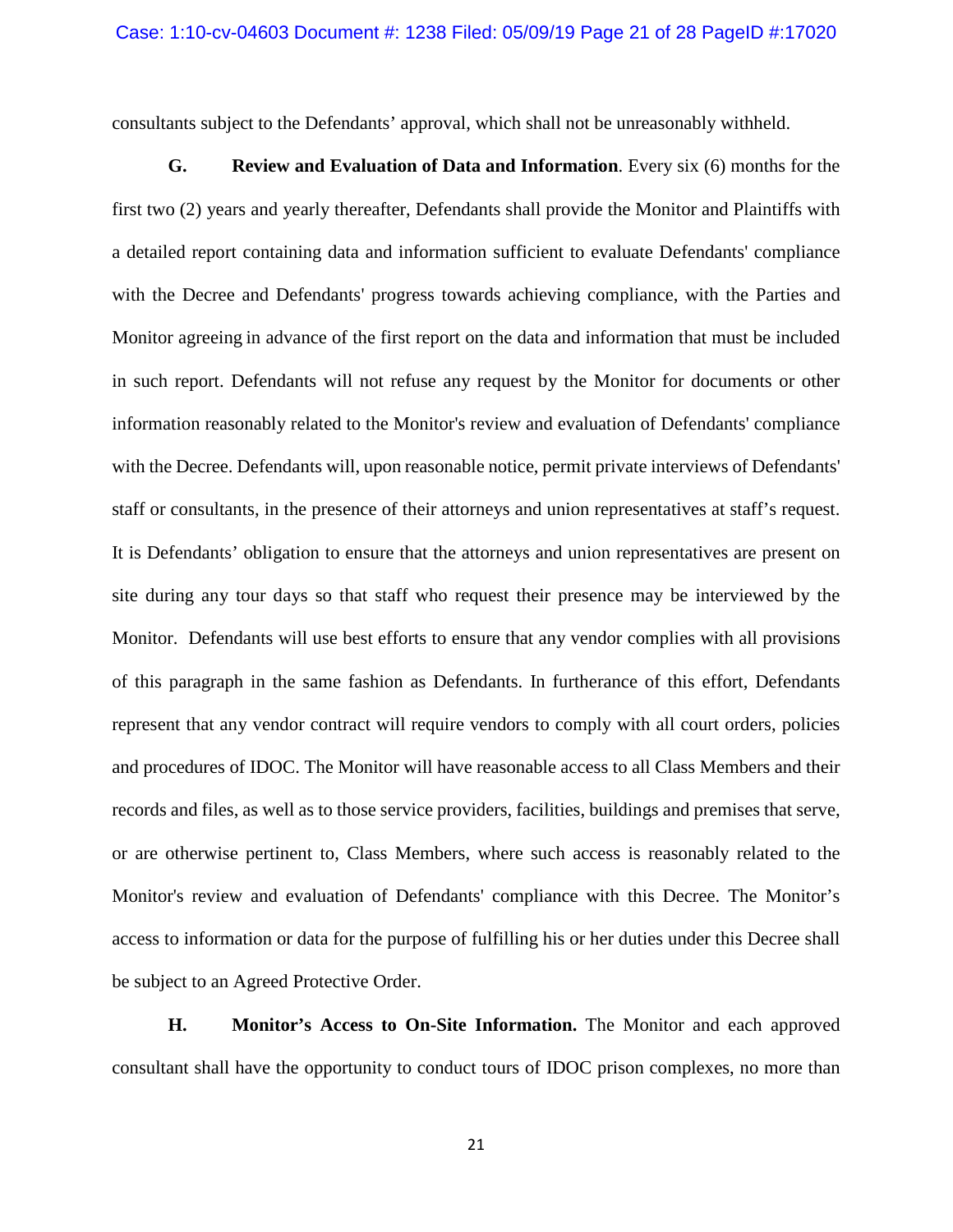#### Case: 1:10-cv-04603 Document #: 1238 Filed: 05/09/19 Page 22 of 28 PageID #:17021

ten (10) tour days each per year. For purposes of this paragraph a year begins on the Effective Date of this Decree. A "tour day" is any day on which the Monitor or a consultant is present at a given facility relating to this Decree. A tour day shall last not more than eight hours. All tours must be scheduled and completed during normal business hours. Any prison tour scheduled to last more than one (1) day must occur on consecutive days. No prison will be toured more than once per quarter. Tours shall be scheduled with at least two weeks' advance notice to Defendants. Defendants shall make reasonable efforts to make available for brief interviews IDOC employees and any employees of any vendor that have direct or indirect duties related to the requirements of this Decree. The interviews shall not unreasonably interfere with the performance of their duties. The Monitor and Monitor's consultants shall be able to have confidential out-of-cell interviews with prisoners during these tours, unless safety or security concerns are implicated. (The Monitor must provide the Parties with any documentation relied upon to prepare reports to the Court or testimony.) The Monitor shall be able to review medical and dental records of Class Members during the tours. The Monitor shall make reasonable efforts to conduct telephonic or in person exit interviews upon the conclusion of each site visit. Defendants retain the ability to deny a Monitor's request for documentation concerning ongoing security investigations and sensitive security materials. The Monitor and his or her consultants will use best efforts to minimize interference with the mission and operation of IDOC.

**I. Plaintiffs' Access to Information.** The Parties shall cooperate so that Plaintiffs' counsel has reasonable access to information directly related to the medical and dental care of Plaintiffs and Defendants' quality assurance program without unduly burdening Defendants. Defendants will permit confidential phone conversations between Plaintiffs' counsel and Class members in the same fashion as other legal calls between attorneys and clients. Plaintiffs' counsel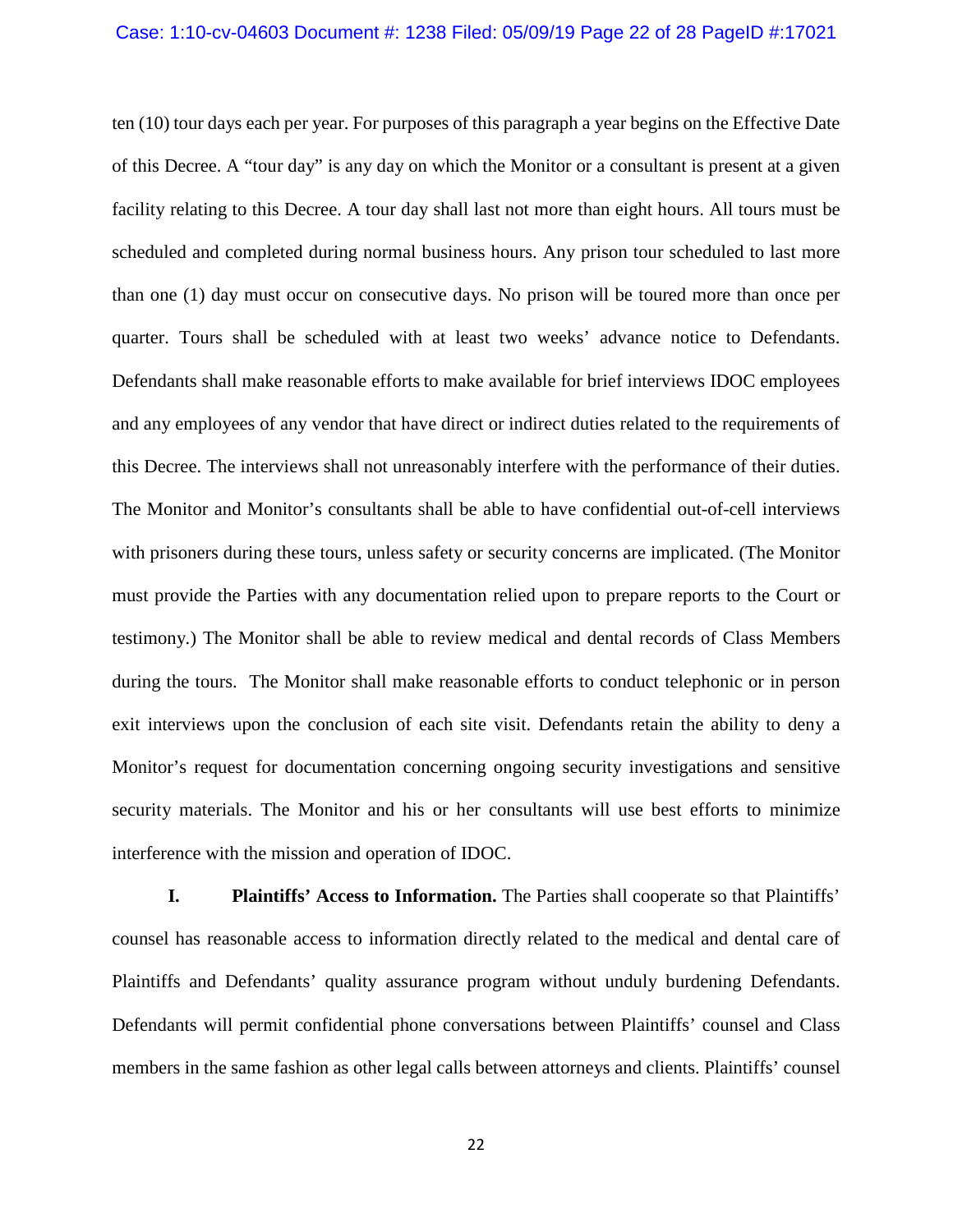#### Case: 1:10-cv-04603 Document #: 1238 Filed: 05/09/19 Page 23 of 28 PageID #:17022

shall not use documentation or information provided pursuant to this Decree in any other matter or litigation.

**J. Compliance.** The Monitor may find that the Defendants have substantially complied, partially complied, or are not in compliance with the Decree. In the event the Monitor finds Defendants not in compliance with the Decree, within thirty (30) days the Monitor and the Defendants shall confer and confer as to the steps necessary to achieve compliance including the time frame within which these steps shall be completed, and such steps and time frame shall be memorialized in writing and provided to Plaintiffs.

**K. Compensation of the Monitor.** Defendants shall compensate the Monitor and staff at a rate agreed to by the Defendants and the Monitor. If the Defendants and the Monitor cannot agree, the issue will be submitted to the Court. All travel expenses will be subject to IDOC travel reimbursement policy. IDOC will reimburse for travel only within the continental United States.

### **VI. ATTORNEYS' FEES AND COSTS**

**A.** After the Preliminary Approval Date, Plaintiffs will provide Defendants with their current amount of attorneys' fees, costs, and expenses they claim to have incurred for the prosecution of this cause of action, through the Effective Date of this Decree.

**B.** The parties will use their best efforts to agree on the amount of attorneys' fees, costs, and expenses to which Plaintiffs are entitled for the prosecution of this cause of action, through the Effective Date of this Decree.

**C.** If the parties cannot come to an agreement, the Court shall determine the amount of attorneys' fees, costs, and expenses to which Plaintiffs are entitled for the prosecution of this cause of action, through the Effective Date of this Decree.

**D.** Plaintiffs shall not seek fees or expenses for the first thirty (30) months after the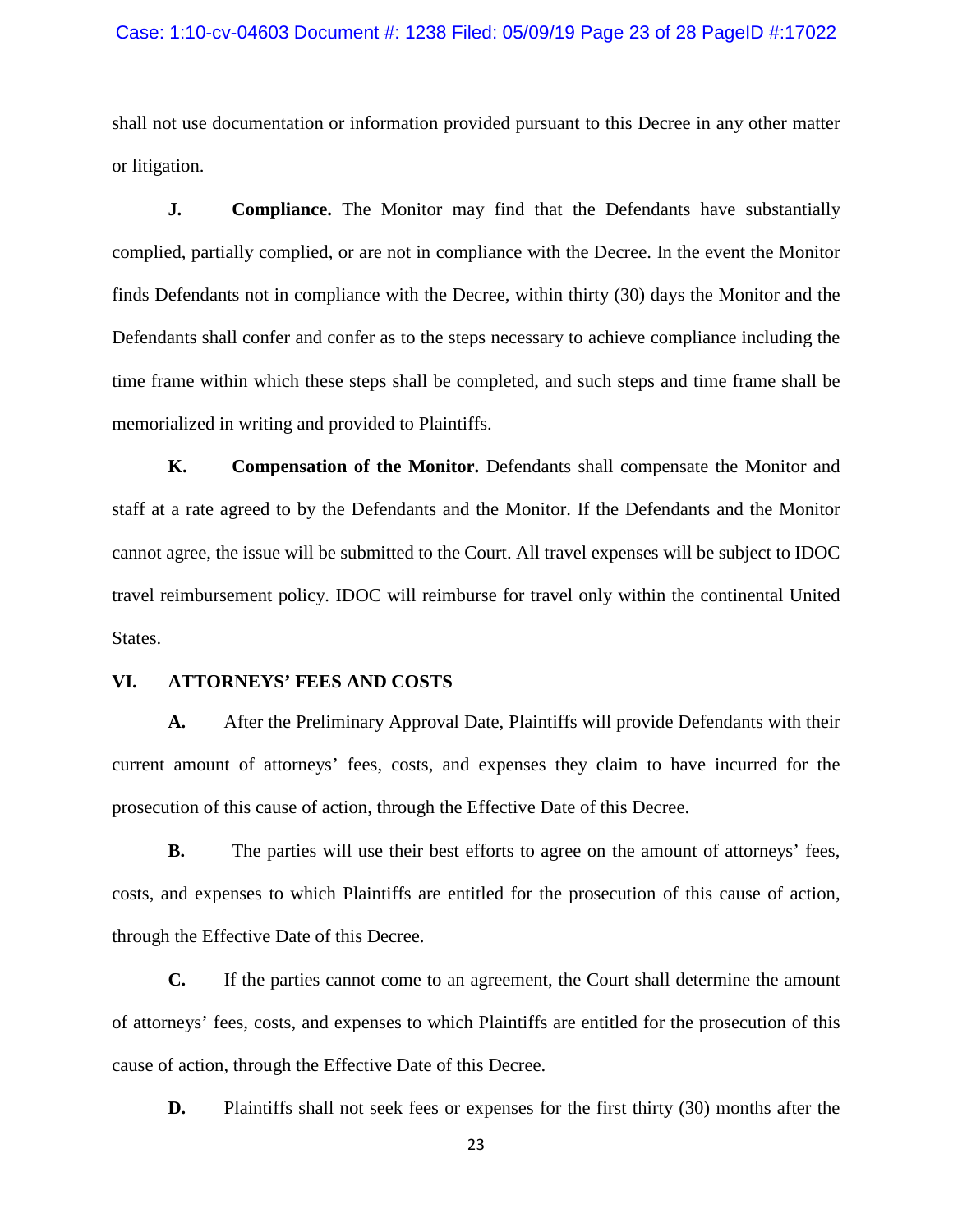## Case: 1:10-cv-04603 Document #: 1238 Filed: 05/09/19 Page 24 of 28 PageID #:17023

Effective Date unless, pursuant to the PLRA, Defendants move to vacate this Consent Decree. If, in the first thirty (30) months, Defendants make such a motion, Plaintiffs can petition the Court for fees and expenses incurred as a result of successfully defending against that motion to vacate. After the first thirty (30) months, Plaintiffs may seek an award of fees and expenses, capped at three hundred thousand (300,000) dollars, incurred as a result of any successful motion for contempt filed more than thirty (30) months after the Effective Date. However, if pursuant to the PLRA, Defendants move to vacate this Consent Decree, the cap of three hundred thousand (300,000) dollars shall not apply. Beginning in the fourth year after the Effective Date, Plaintiffs shall be entitled to any fees and expenses awarded by the Court.

### **VII. MISCELLANEOUS PROVISIONS**

**A. Final Approval of the Decree.** Final approval of the Decree shall be deemed to occur on the date the Court approves this Decree after a class action fairness hearing.

**B. Costs of Notices.** The cost of all notices hereunder or otherwise ordered by the Court shall be borne by Plaintiffs for an amount of up to ten thousand dollars (\$10,000). Any costs in excess of ten thousand dollars (\$10,000) shall be borne by Defendants.

**C.** The information gathered by the Monitor during the life of this Decree, including all reports and materials supplied by Defendants to the Monitor, together with the Monitor's reports, may be used in only in a proceeding to enforce this Decree and in any proceeding arising out of a Termination Request.

**D.** A review of records by the Monitor or his staff shall not constitute a waiver of IDOC's quality assurance privilege. Moreover, any such disclosures shall not constitute a waiver or serve as precedent in other legal proceedings with respect to the aforementioned quality assurance privilege. In addition, Plaintiffs and the Monitor and his staff agree to keep said documentation confidential, if the documentation is confidential, and not to disclose, publish or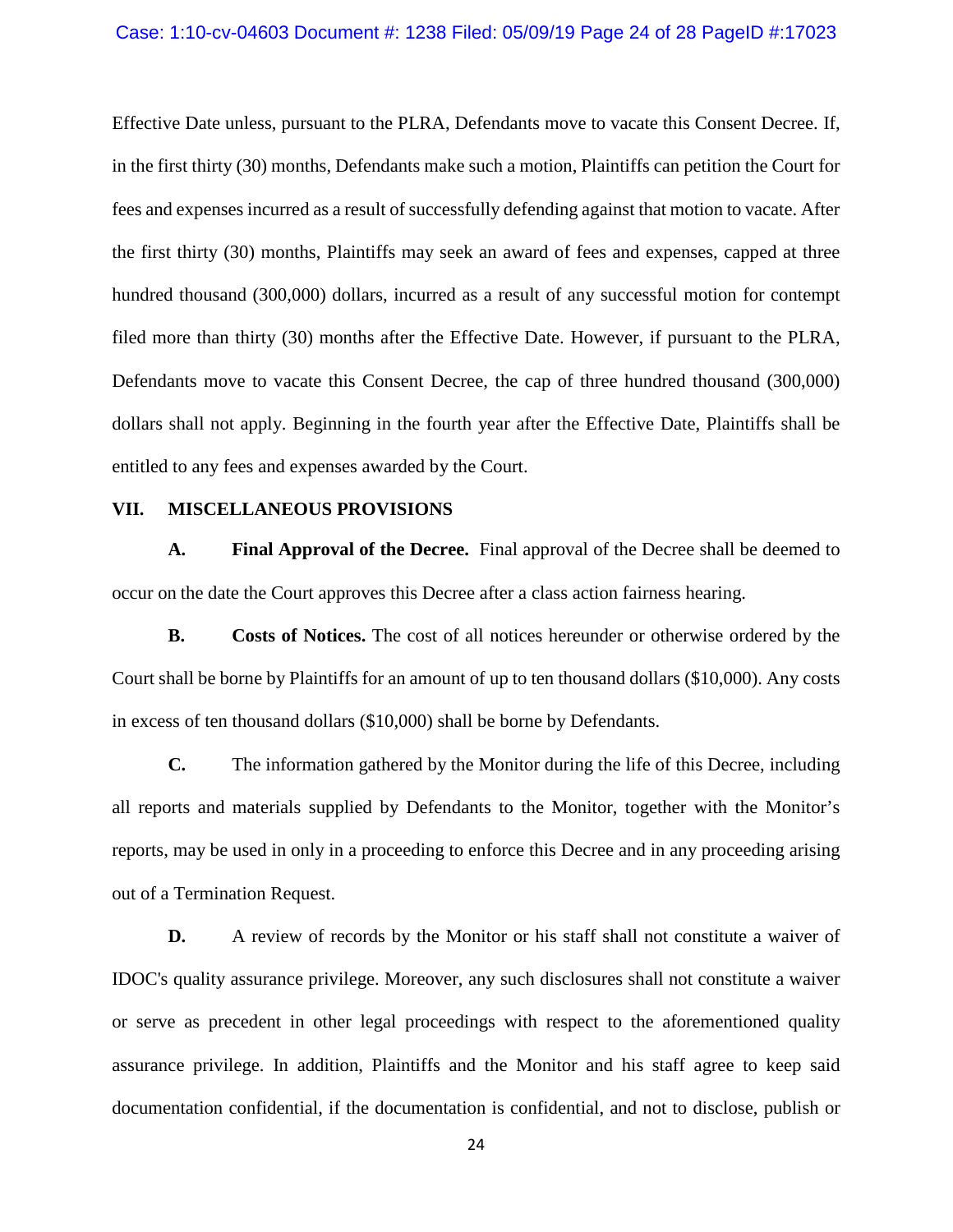use for public consumption any of the records reviewed by Plaintiffs, the Monitor or his staff.

## **VIII. RESERVATION OF JURISDICTION**

**A.** The Parties consent to the reservation and exercise of jurisdiction by the District Court over all disputes between and among the Parties arising out of this Decree.

## **IX. TERMINATION OF THE DECREE**

**A.** The Parties agree that, upon approval of this Decree by the Court, this litigation will not be dismissed and will remain on the Court's active docket, until the Court's jurisdiction terminates consistent with the terms of this Decree. Defendants shall not move to decertify the class for the duration of this Decree.

**B.** The Court's jurisdiction shall terminate, and the obligations under this Decree shall be complete, consistent with the following procedures:

1. At any time after two (2) years from the Effective Date, Defendants may make a written request that the Court terminate the Court's jurisdiction and the monitoring and reporting process described herein ("Termination Request"). The request can relate to the entire Decree, or any portion thereof.

2. Following any Termination Request, Plaintiffs, through Class Counsel, shall have forty-five (45) days to respond. During those forty-five (45) days, Plaintiffs shall have the opportunity to obtain information from IDOC concerning factual issues relevant to the determination of compliance. Should Defendants not provide reasonably complete and timely information during this period, Plaintiffs may ask the Court to order Defendants to do so, and if the Court grants Plaintiffs' request, the Court shall extend Plaintiffs' time to respond to the Termination Request as appropriate, to allow Plaintiffs to receive sufficient information and evaluate it.

3. The Court will grant Defendant's Termination Request and terminate its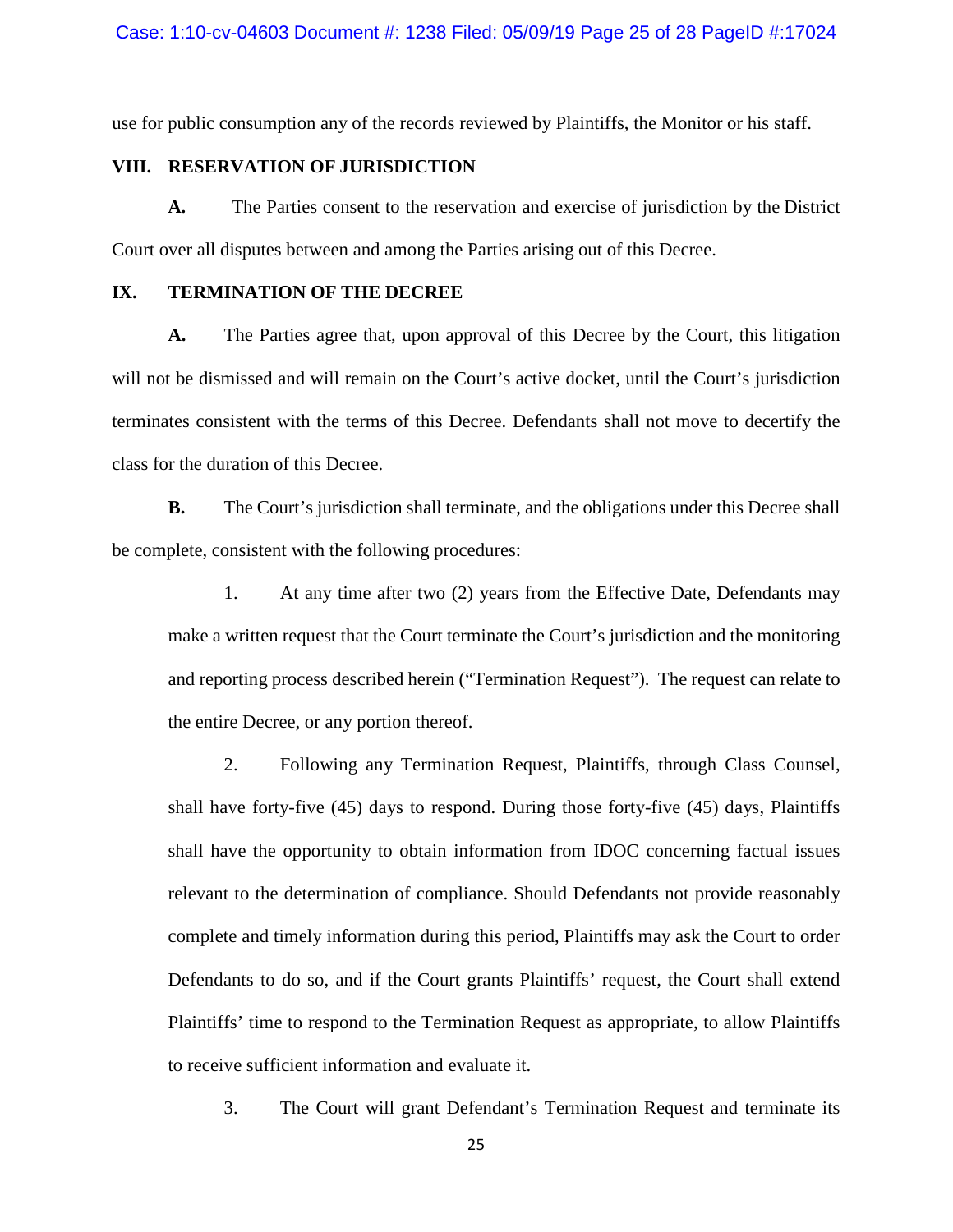jurisdiction and the reporting process as to part or all of the Decree, as applicable, if the Court finds that Defendants have shown they have substantially complied with the terms of the Decree.

4. Termination of the Court's jurisdiction over the Decree, and underlying case, in whole or in part, may occur upon a successful Termination Request consistent with the terms of this Decree or by virtue of the sunset provision outlined below. During the pendency of any Termination Request, the provisions of this Decree, including the Implementation Plan, shall remain in full force and effect.

5. This Decree and the Court's jurisdiction over the Decree and underlying case shall terminate three (3) years after the Approval Date, with respect to any provisions of this Decree for which there is no outstanding determination that Defendants are not in substantial compliance. If the Court determines that Defendants are not in substantial compliance with any provisions of the Decree at any time during the three (3) year period of the Decree, the Court's jurisdiction with respect to such provisions shall continue for the remainder of the three (3) year period or for a period to be determined by the Court of not more than five (5) years from the date of the Court's finding that Defendants are not in substantial compliance. If after eight (8) years, the Court determines that the Defendants have failed to come into substantial compliance with respect to one or all provisions of the Decree, the Court's jurisdiction with respect to such provisions shall continue for a period of not more than two (2) additional years for that particular provision(s). In any event, this Decree shall terminate no later than ten (10) years after its Effective Date.

## **X. DISPUTE RESOLUTION**

**A.** If Plaintiffs believe that the Defendants are not in substantial compliance with any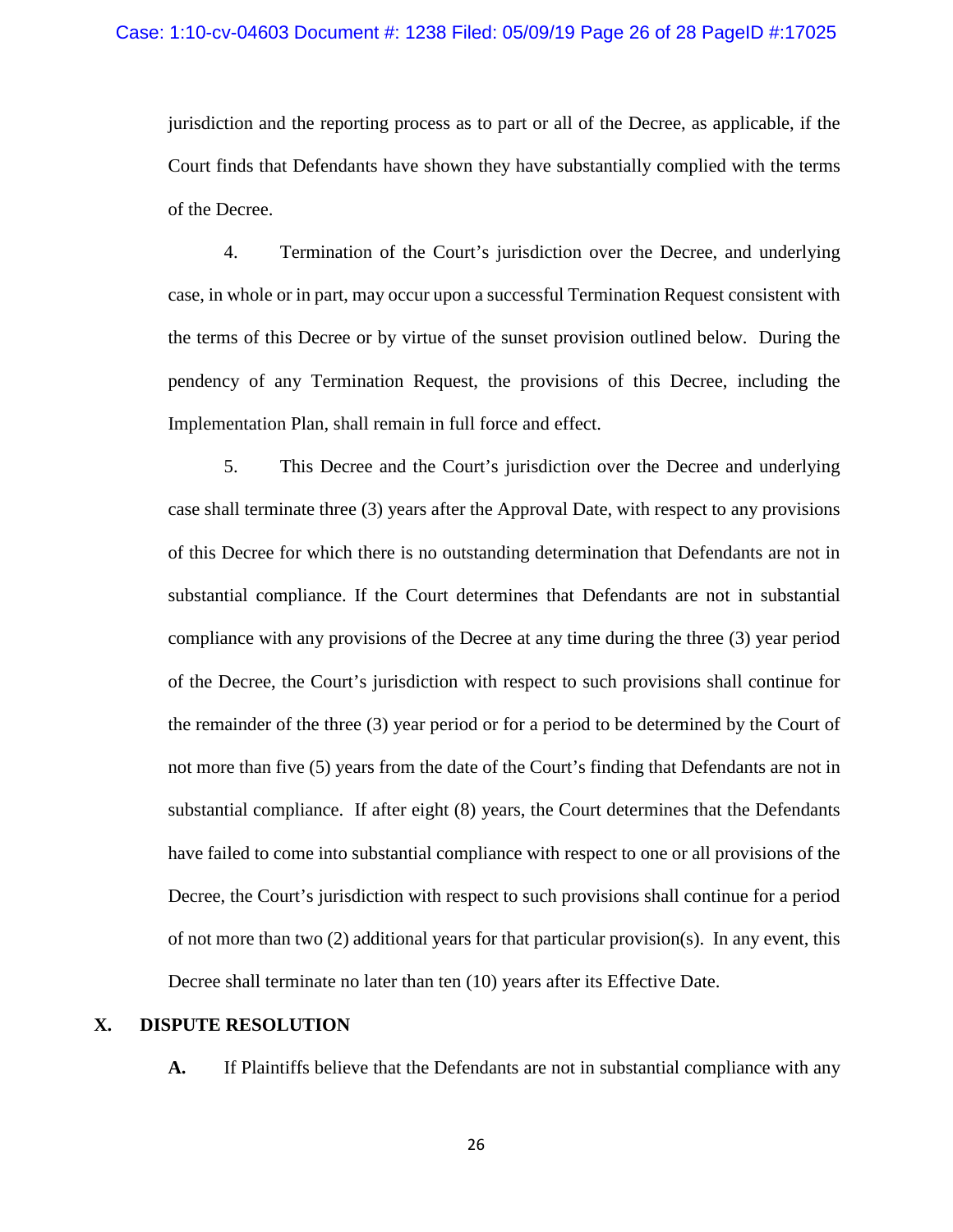#### Case: 1:10-cv-04603 Document #: 1238 Filed: 05/09/19 Page 27 of 28 PageID #:17026

provision of this Decree, Plaintiffs shall provide the Defendants, in writing, specific reasons why they believe that the Defendants are not in substantial compliance with such provision or provisions, referencing the specific provision or provisions. Plaintiffs may not allege that the Defendants are not in Substantial Compliance based on minor or isolated delays in compliance. To the extent Plaintiffs rely on observations or opinions of the Monitor to support an allegation that the Defendants are not in substantial compliance, Plaintiffs shall make a reference to the written reports of the Monitor and to portions thereof which support Plaintiffs' belief. To the extent Plaintiffs rely upon documents provided by Defendants to support an allegation that Defendants are not in substantial compliance, Plaintiffs shall make reference to the specific information or documents which support Plaintiffs' belief.

**B.** Defendants shall have the opportunity to consult their designated expert with respect to Plaintiffs' allegations that the Defendants are not in substantial compliance with such provision or provisions. The Defendants shall provide Plaintiffs with a written response to the notification within thirty (30) days of its receipt.

**C.** Plaintiffs agree to advise Defendants of their acceptance or rejection of Defendants' response within seven (7) business days of its receipt. The parties shall meet to discuss and attempt to resolve any disputes addressed in the written submissions. The Defendants and Plaintiffs shall meet with fourteen (14) business days of Plaintiffs' rejection of Defendants' response, unless a later meeting is agreed to by both sides.

**D.** If Defendants and Plaintiffs are not successful in their efforts to resolve their dispute, they may jointly or individually seek relief from the Court. In any court proceeding related to this Decree, the information gathered by the Monitor during the life of this Decree, the Monitor's reports, including all reports and materials supplied by Defendants, may be used, and the Monitor